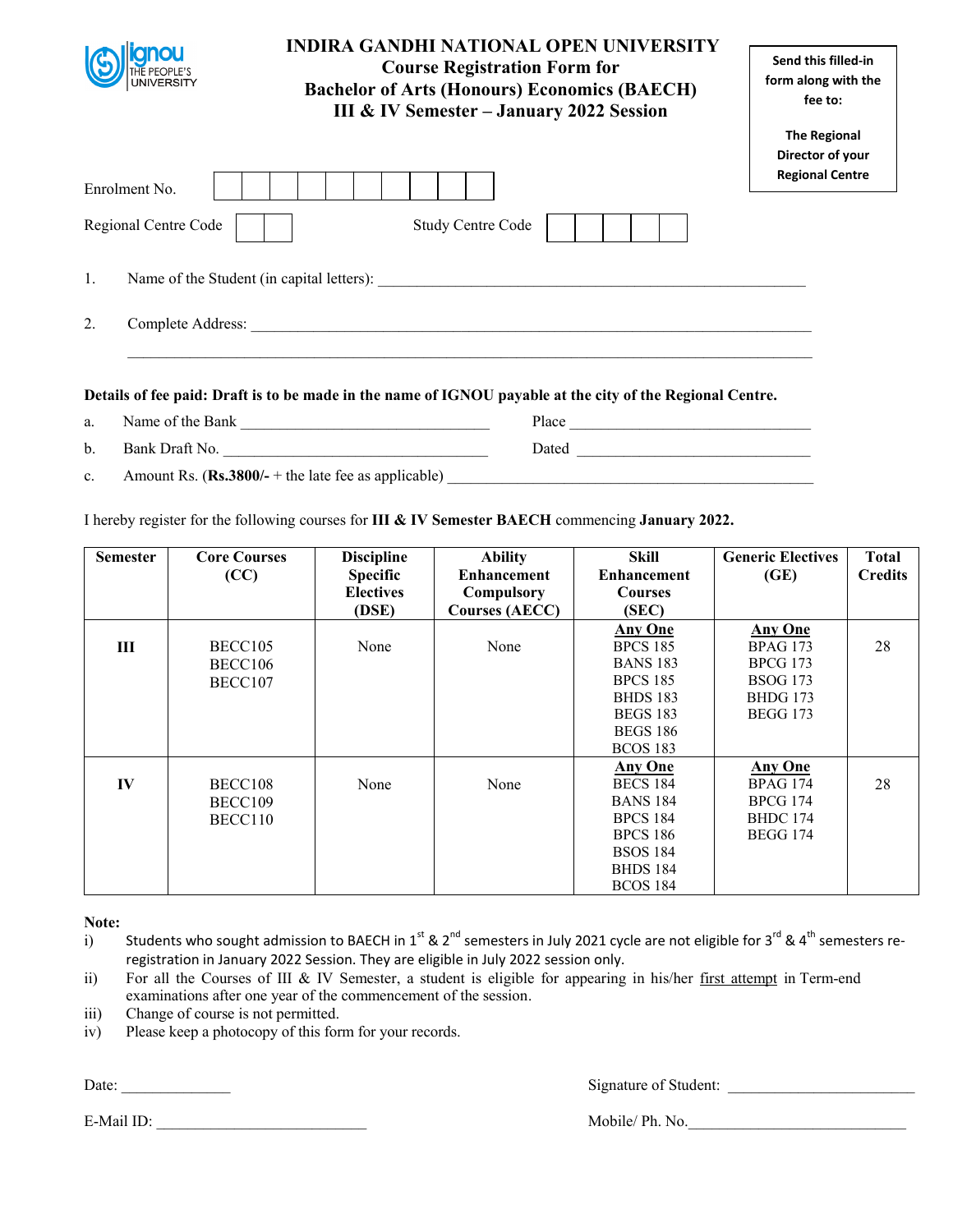|                                       | <b>INDIRA GANDHI NATIONAL OPEN UNIVERSITY</b><br><b>Course Registration Form for</b><br><b>Bachelor of Arts (Honours) Economics (BAECH)</b><br>V & VI Semester - January 2022 Session | Send this filled-in<br>form along with the<br>fee to:<br><b>The Regional</b> |
|---------------------------------------|---------------------------------------------------------------------------------------------------------------------------------------------------------------------------------------|------------------------------------------------------------------------------|
| Enrolment No.<br>Regional Centre Code | Study Centre Code                                                                                                                                                                     | Director of your<br><b>Regional Centre</b>                                   |
| 1.                                    | Name of the Student (in capital letters):                                                                                                                                             |                                                                              |
| 2.                                    |                                                                                                                                                                                       |                                                                              |
|                                       | Details of fee paid: Draft is to be made in the name of IGNOU payable at the city of the Regional Centre.                                                                             |                                                                              |
| Name of the Bank<br>a.                | Place                                                                                                                                                                                 |                                                                              |

b. Bank Draft No. 2008 and Draft No. 2018 and Dated 2008 and Dated 2008 and Dated 2008 and Dated 2008 and Dated 2008 and Dated 2008 and Dated 2008 and Dated 2008 and Dated 2008 and Dated 2008 and Dated 2008 and Dated 2008

c. Amount Rs.  $(\mathbf{Rs.3800}/\text{-} + \text{the late fee as applicable})$ 

Learners opting B.A. Psychology courses with Practicum component are required to pay an extra fee of Rs.600/-.

I hereby register for the following courses for **V & VI Semester BAECH** commencing **January 2022.** 

| <b>Semester</b> | <b>Core Courses</b><br>(CC) | <b>Discipline</b><br>Specific<br><b>Electives</b><br>(DSE) | <b>Ability</b><br><b>Enhancement</b><br>Compulsory<br><b>Courses (AECC)</b> | Skill<br><b>Enhancement</b><br><b>Courses</b><br>(SEC) | <b>Generic Electives</b><br>(GE) | <b>Total</b><br><b>Credits</b> |
|-----------------|-----------------------------|------------------------------------------------------------|-----------------------------------------------------------------------------|--------------------------------------------------------|----------------------------------|--------------------------------|
| V               | BECC111<br>BECC112          | BECE141<br>BECE143                                         | None                                                                        | None                                                   | None                             | 24                             |
| VI              | BECC113<br>BECC114          | BECE142<br>BECE144                                         | None                                                                        | None                                                   | None                             | 24                             |

**Note:** 

- i) Students who sought admission to BAECH in 3<sup>rd</sup> & 4<sup>th</sup> semesters in July 2021 cycle are not eligible for 5<sup>th</sup> & 6<sup>th</sup> semesters reregistration in January 2022 Session. They are eligible in July 2022 session only.
- ii) For all the Courses of V & VI Semester, a student is eligible for appearing in his/her first attempt in Term-end examinations after one year of the commencement of the session.
- iii) Change of course is not permitted.
- iv) Please keep a photocopy of this form for your records.

Date: \_\_\_\_\_\_\_\_\_\_\_\_\_\_ Signature of Student: \_\_\_\_\_\_\_\_\_\_\_\_\_\_\_\_\_\_\_\_\_\_\_\_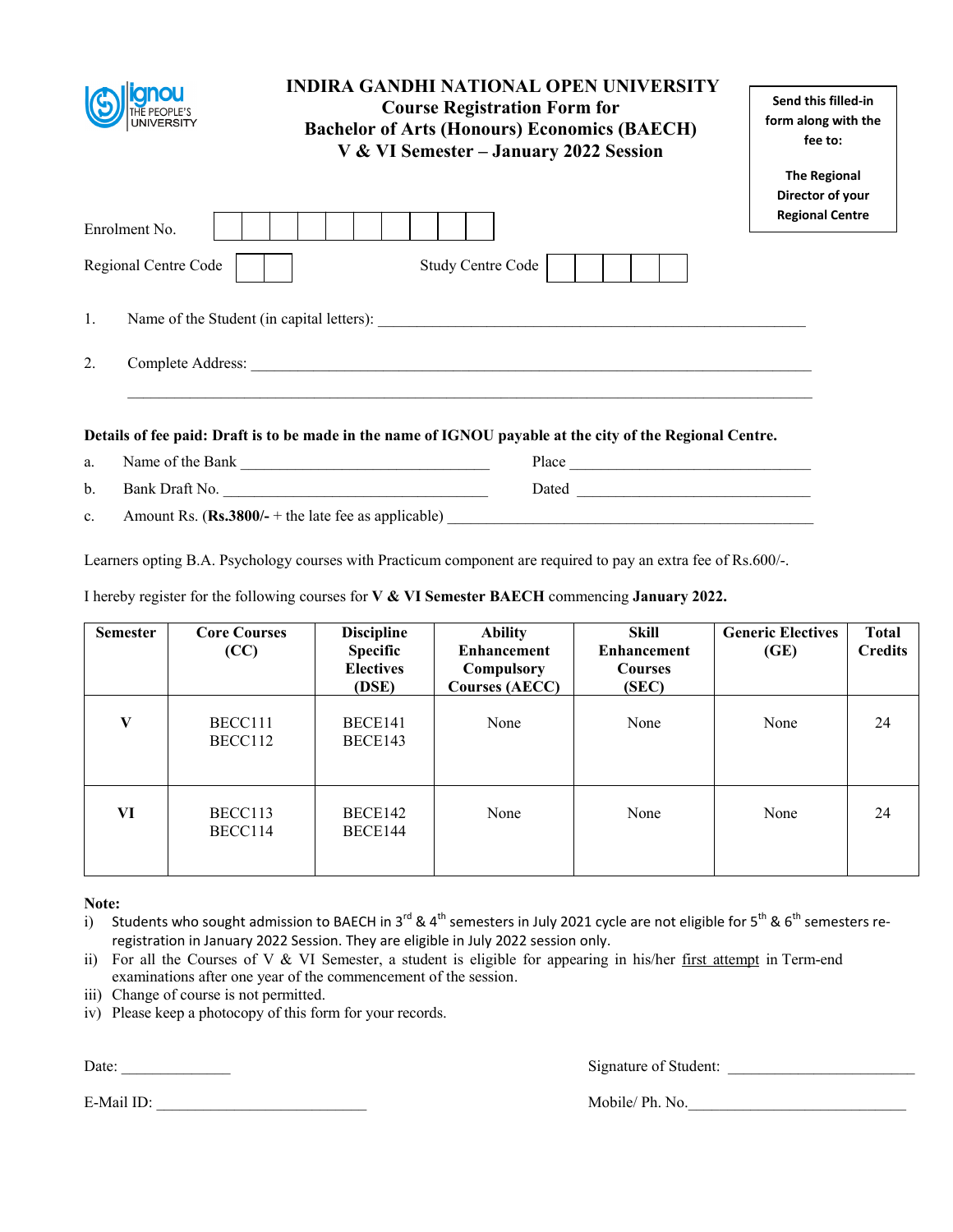|                         | <b>INDIRA GANDHI NATIONAL OPEN UNIVERSITY</b><br><b>Course Registration Form for</b><br><b>Bachelor of Arts (Honours) History (BAHIH)</b><br><b>III &amp; IV Semester - January 2022 Session</b> | Send this filled-in<br>form along with the<br>fee to:             |
|-------------------------|--------------------------------------------------------------------------------------------------------------------------------------------------------------------------------------------------|-------------------------------------------------------------------|
| Enrolment No.           |                                                                                                                                                                                                  | <b>The Regional</b><br>Director of your<br><b>Regional Centre</b> |
| Regional Centre Code    | <b>Study Centre Code</b>                                                                                                                                                                         |                                                                   |
| 1.                      | Name of the Student (in capital letters):                                                                                                                                                        |                                                                   |
| 2.<br>Complete Address: |                                                                                                                                                                                                  |                                                                   |

- a. Name of the Bank **Department** Place
- b. Bank Draft No. \_\_\_\_\_\_\_\_\_\_\_\_\_\_\_\_\_\_\_\_\_\_\_\_\_\_\_\_\_\_\_\_\_\_ Dated \_\_\_\_\_\_\_\_\_\_\_\_\_\_\_\_\_\_\_\_\_\_\_\_\_\_\_\_\_\_
- c. Amount Rs.  $(\mathbf{Rs.3800}/ \text{-} + \text{the late fee as applicable})$

I hereby register for the following courses for **III & IV Semester BAHIH** commencing **January 2022.** 

| <b>Semester</b> | <b>Core Courses</b> | <b>Discipline</b> | <b>Ability</b>        | Skill              | <b>Generic Electives</b> | <b>Total</b>   |
|-----------------|---------------------|-------------------|-----------------------|--------------------|--------------------------|----------------|
|                 | (CC)                | <b>Specific</b>   | <b>Enhancement</b>    | <b>Enhancement</b> | (GE)                     | <b>Credits</b> |
|                 |                     | <b>Electives</b>  | Compulsory            | <b>Courses</b>     |                          |                |
|                 |                     | (DSE)             | <b>Courses (AECC)</b> | (SEC)              |                          |                |
|                 |                     |                   |                       | <b>Any one</b>     | <b>Any one</b>           |                |
| Ш               | BHIC105             | None              | None                  | <b>BANS 183</b>    | <b>BSOG 173</b>          | 28             |
|                 | BHIC106             |                   |                       | <b>BPCS 183</b>    | <b>BPCG 173</b>          |                |
|                 | BHIC107             |                   |                       | <b>BPCS 185</b>    | <b>BPAG 173</b>          |                |
|                 |                     |                   |                       | <b>BHDS 183</b>    | <b>BHDG 173</b>          |                |
|                 |                     |                   |                       | <b>BEGS 183</b>    | <b>BEGG 173</b>          |                |
|                 |                     |                   |                       | <b>BEGS 185</b>    |                          |                |
|                 |                     |                   |                       | <b>BCOS 183</b>    |                          |                |
|                 |                     |                   |                       | <b>Any one</b>     | <b>Any one</b>           |                |
| IV              | BHIC108             | None              | None                  | <b>BPAS 184</b>    | <b>BPAG 174</b>          | 28             |
|                 | BHIC109             |                   |                       | <b>BANS 184</b>    | <b>BPCG 174</b>          |                |
|                 | BHIC110             |                   |                       | <b>BECS 184</b>    | <b>BEGG 174</b>          |                |
|                 |                     |                   |                       | <b>BPCS 184</b>    |                          |                |
|                 |                     |                   |                       | <b>BPCS 186</b>    |                          |                |
|                 |                     |                   |                       | <b>BHDS 184</b>    |                          |                |
|                 |                     |                   |                       | <b>BSOS 184</b>    |                          |                |
|                 |                     |                   |                       | <b>BEGS 186</b>    |                          |                |
|                 |                     |                   |                       | <b>BCOS 184</b>    |                          |                |

**Note:** 

- i) Students who sought admission to BAHIH in 1<sup>st</sup> & 2<sup>nd</sup> semesters in July 2021 cycle are not eligible for 3<sup>rd</sup> & 4<sup>th</sup> semesters reregistration in January 2022 Session. They are eligible in July 2022 session only.
- ii) For all the Courses of III & IV Semester, a student is eligible for appearing in his/her first attempt in Term-end examinations after one year of the commencement of the session.
- iii) Change of course is not permitted.
- iv) Please keep a photocopy of this form for your records.

Date: Signature of Student: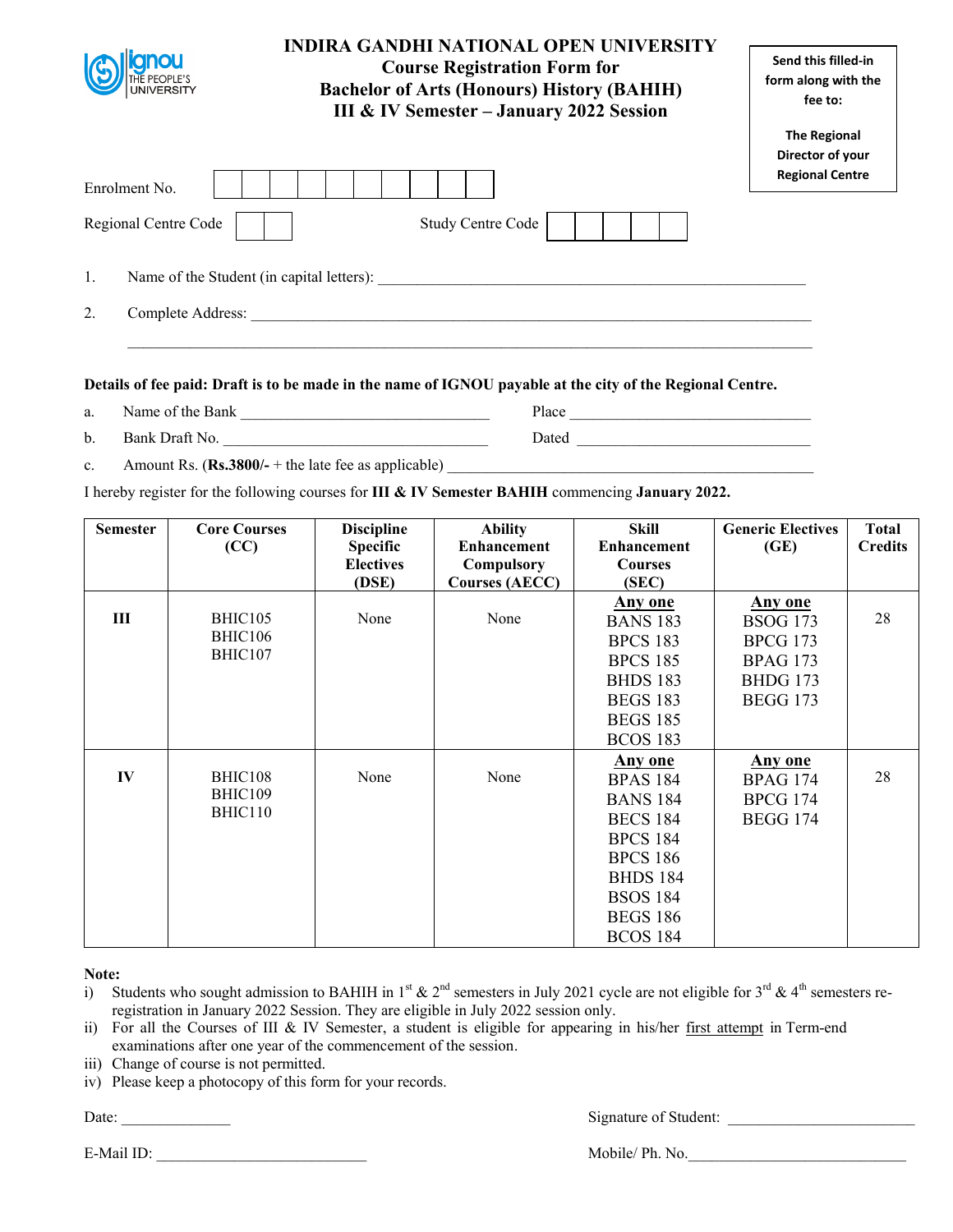|                                                 | <b>INDIRA GANDHI NATIONAL OPEN UNIVERSITY</b><br><b>Course Registration Form for</b><br><b>Bachelor of Arts (Honours) History (BAHIH)</b><br>V & VI Semester - January 2022 Session | Send this filled-in<br>form along with the<br>fee to:             |
|-------------------------------------------------|-------------------------------------------------------------------------------------------------------------------------------------------------------------------------------------|-------------------------------------------------------------------|
|                                                 |                                                                                                                                                                                     | <b>The Regional</b><br>Director of your<br><b>Regional Centre</b> |
| Enrolment No.                                   |                                                                                                                                                                                     |                                                                   |
| Regional Centre Code                            | <b>Study Centre Code</b>                                                                                                                                                            |                                                                   |
| Name of the Student (in capital letters):<br>1. |                                                                                                                                                                                     |                                                                   |
| 2.<br>Complete Address:                         |                                                                                                                                                                                     |                                                                   |
|                                                 |                                                                                                                                                                                     |                                                                   |

a. Name of the Bank \_\_\_\_\_\_\_\_\_\_\_\_\_\_\_\_\_\_\_\_\_\_\_\_\_\_\_\_\_\_\_\_ Place \_\_\_\_\_\_\_\_\_\_\_\_\_\_\_\_\_\_\_\_\_\_\_\_\_\_\_\_\_\_\_ b. Bank Draft No. 2008 and Draft No. 2018 and Dated 2018 and Dated 2018 and Dated 2018 and Dated 2018 and Dated 2018 and Dated 2018 and Dated 2018 and Dated 2018 and Dated 2018 and Dated 2018 and Dated 2018 and Dated 2018 c. Amount Rs.  $(Rs.3800/- +$  the late fee as applicable)

Learners opting B.A. Psychology courses with Practicum component are required to pay an extra fee of Rs.600/-.

I hereby register for the following courses for **V & VI Semester BAHIH** commencing **January 2022.** 

| <b>Semester</b> | <b>Core Courses</b><br>(CC) | <b>Discipline</b><br><b>Specific</b><br><b>Electives</b><br>(DSE) | <b>Ability</b><br><b>Enhancement</b><br><b>Compulsory</b><br><b>Courses (AECC)</b> | Skill<br><b>Enhancement</b><br><b>Courses</b><br>(SEC) | <b>Generic Electives</b><br>(GE) | <b>Total</b><br><b>Credits</b> |
|-----------------|-----------------------------|-------------------------------------------------------------------|------------------------------------------------------------------------------------|--------------------------------------------------------|----------------------------------|--------------------------------|
| V               | BHIC111<br>BHIC112          | BHIE141<br>BHIE143                                                | None                                                                               | None                                                   | None                             | 24                             |
| VI              | BHIC113<br>BHIC114          | BHIE142<br>BHIE144                                                | None                                                                               | None                                                   | None                             | 24                             |

#### **Note:**

- i) Students who sought admission to BAHIH in 3<sup>rd</sup> & 4<sup>th</sup> semesters in July 2021 cycle are not eligible for 5<sup>th</sup> & 6<sup>th</sup> semesters reregistration in January 2022 Session. They are eligible in July 2022 session only.
- ii) For all the Courses of V & VI Semester, a student is eligible for appearing in his/her first attempt in Term-end examinations after one year of the commencement of the session.
- iii) Change of course is not permitted.
- iv) Please keep a photocopy of this form for your records.

Date: Signature of Student:

E-Mail ID: Nobile/ Ph. No.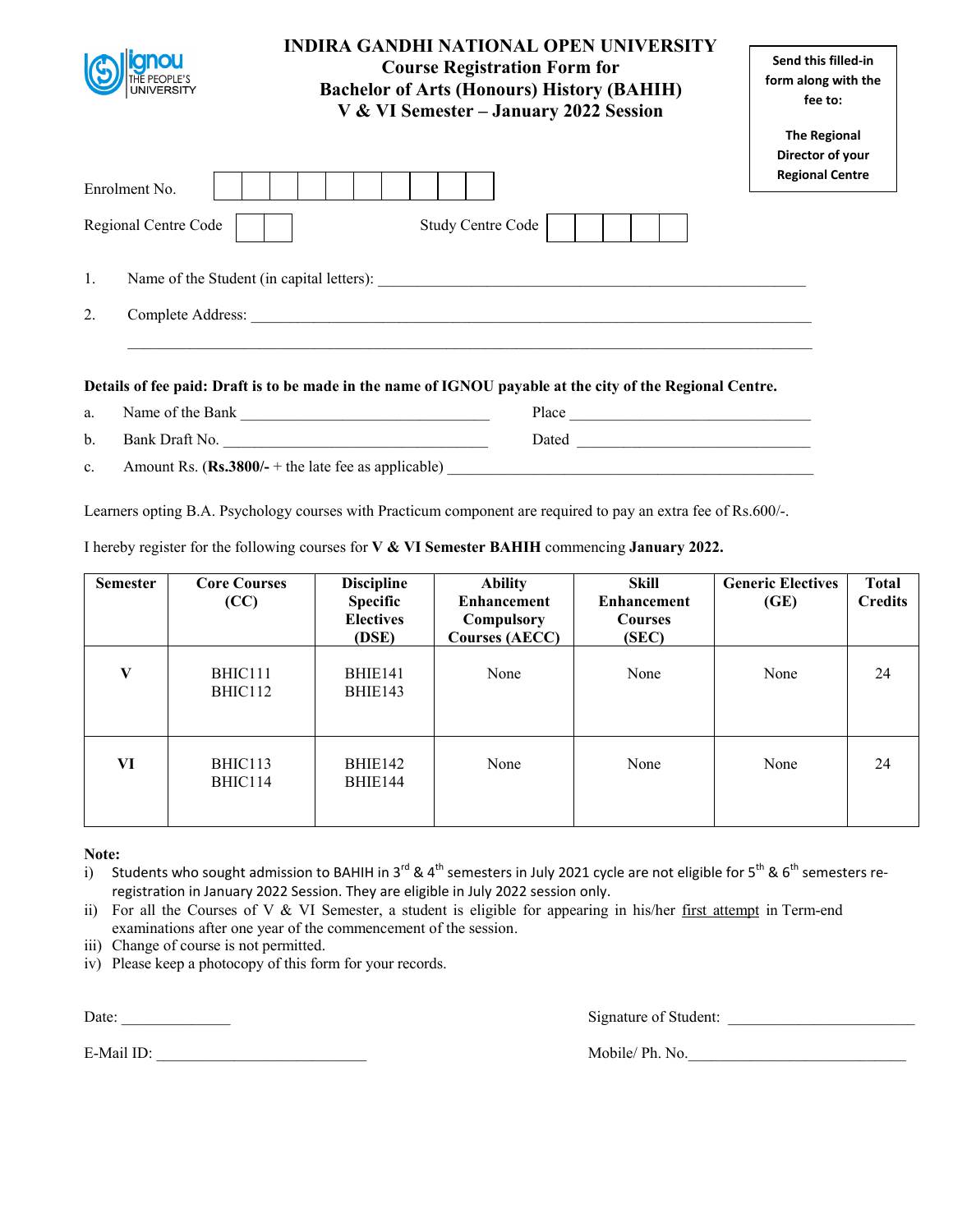| gnou<br>THE PEOPLE'S<br>UNIVERSITY    | <b>INDIRA GANDHI NATIONAL OPEN UNIVERSITY</b><br><b>Course Registration Form for</b><br><b>Bachelor of Arts (Honours) Pub. Admn. (BAPAH)</b><br>III & IV Semester - January 2022 Session | Send this filled-in<br>form along with the<br>fee to:             |
|---------------------------------------|------------------------------------------------------------------------------------------------------------------------------------------------------------------------------------------|-------------------------------------------------------------------|
| Enrolment No.<br>Regional Centre Code | Study Centre Code                                                                                                                                                                        | <b>The Regional</b><br>Director of your<br><b>Regional Centre</b> |
| 1.                                    | Name of the Student (in capital letters):                                                                                                                                                |                                                                   |
| 2.<br>Complete Address:               |                                                                                                                                                                                          |                                                                   |

- a. Name of the Bank **Departual** Place **Place**
- b. Bank Draft No. \_\_\_\_\_\_\_\_\_\_\_\_\_\_\_\_\_\_\_\_\_\_\_\_\_\_\_\_\_\_\_\_\_\_ Dated \_\_\_\_\_\_\_\_\_\_\_\_\_\_\_\_\_\_\_\_\_\_\_\_\_\_\_\_\_\_
- c. Amount Rs. (**Rs.3800/** + the late fee as applicable)

I hereby register for the following courses for **III & IV Semester BAPAH** commencing **January 2022.** 

| <b>Semester</b> | <b>Core Courses</b><br>(CC) | <b>Discipline</b><br><b>Specific</b><br><b>Electives</b><br>(DSE) | <b>Ability</b><br><b>Enhancement</b><br>Compulsory<br><b>Courses (AECC)</b> | Skill<br><b>Enhancement</b><br><b>Courses</b><br>(SEC) | <b>Generic Electives</b><br>(GE) | <b>Total</b><br><b>Credits</b> |
|-----------------|-----------------------------|-------------------------------------------------------------------|-----------------------------------------------------------------------------|--------------------------------------------------------|----------------------------------|--------------------------------|
|                 |                             |                                                                   |                                                                             | <b>Any one</b>                                         | Any one                          |                                |
| III             | BPAC <sub>105</sub>         | None                                                              | None                                                                        | <b>BANS 183</b>                                        | <b>BPCG 173</b>                  | 28                             |
|                 | BPAC <sub>106</sub>         |                                                                   |                                                                             | <b>BPCS 183</b>                                        | <b>BHDG 173</b>                  |                                |
|                 | BPAC107                     |                                                                   |                                                                             | <b>BPCS 185</b>                                        | <b>BEGG 173</b>                  |                                |
|                 |                             |                                                                   |                                                                             | <b>BHDS 183</b>                                        |                                  |                                |
|                 |                             |                                                                   |                                                                             | <b>BEGS 183</b>                                        |                                  |                                |
|                 |                             |                                                                   |                                                                             | <b>BEGS 185</b>                                        |                                  |                                |
|                 |                             |                                                                   |                                                                             | <b>BCOS 183</b>                                        |                                  |                                |
|                 |                             |                                                                   |                                                                             | Any one                                                | <b>Any one</b>                   |                                |
| IV              | BPAC108                     | None                                                              | None                                                                        | <b>BSOS 184</b>                                        | <b>BPCG 174</b>                  | 28                             |
|                 | BPAC109                     |                                                                   |                                                                             | <b>BANS 184</b>                                        | <b>BEGG 174</b>                  |                                |
|                 | BPAC110                     |                                                                   |                                                                             | <b>BECS 184</b>                                        |                                  |                                |
|                 |                             |                                                                   |                                                                             | <b>BPCS 184</b>                                        |                                  |                                |
|                 |                             |                                                                   |                                                                             | <b>BPCS 186</b>                                        |                                  |                                |
|                 |                             |                                                                   |                                                                             | <b>BPAS 184</b>                                        |                                  |                                |
|                 |                             |                                                                   |                                                                             | <b>BHDS 184</b>                                        |                                  |                                |
|                 |                             |                                                                   |                                                                             | <b>BEGS 186</b>                                        |                                  |                                |
|                 |                             |                                                                   |                                                                             | <b>BCOS 184</b>                                        |                                  |                                |

**Note:** 

- i) Students who sought admission to BAPAH in 1<sup>st</sup> & 2<sup>nd</sup> semesters in July 2021 cycle are not eligible for 3<sup>rd</sup> & 4<sup>th</sup> semesters reregistration in Janaury 2022 Session. They are eligible in July 2022 session only.
- ii) For all the Courses of III & IV Semester, a student is eligible for appearing in his/her first attempt in Term-end examinations after one year of the commencement of the session.
- iii) Change of course is not permitted.
- iv) Please keep a photocopy of this form for your records.

Date: \_\_\_\_\_\_\_\_\_\_\_\_\_\_ Signature of Student: \_\_\_\_\_\_\_\_\_\_\_\_\_\_\_\_\_\_\_\_\_\_\_\_

E-Mail ID: Nobile/ Ph. No.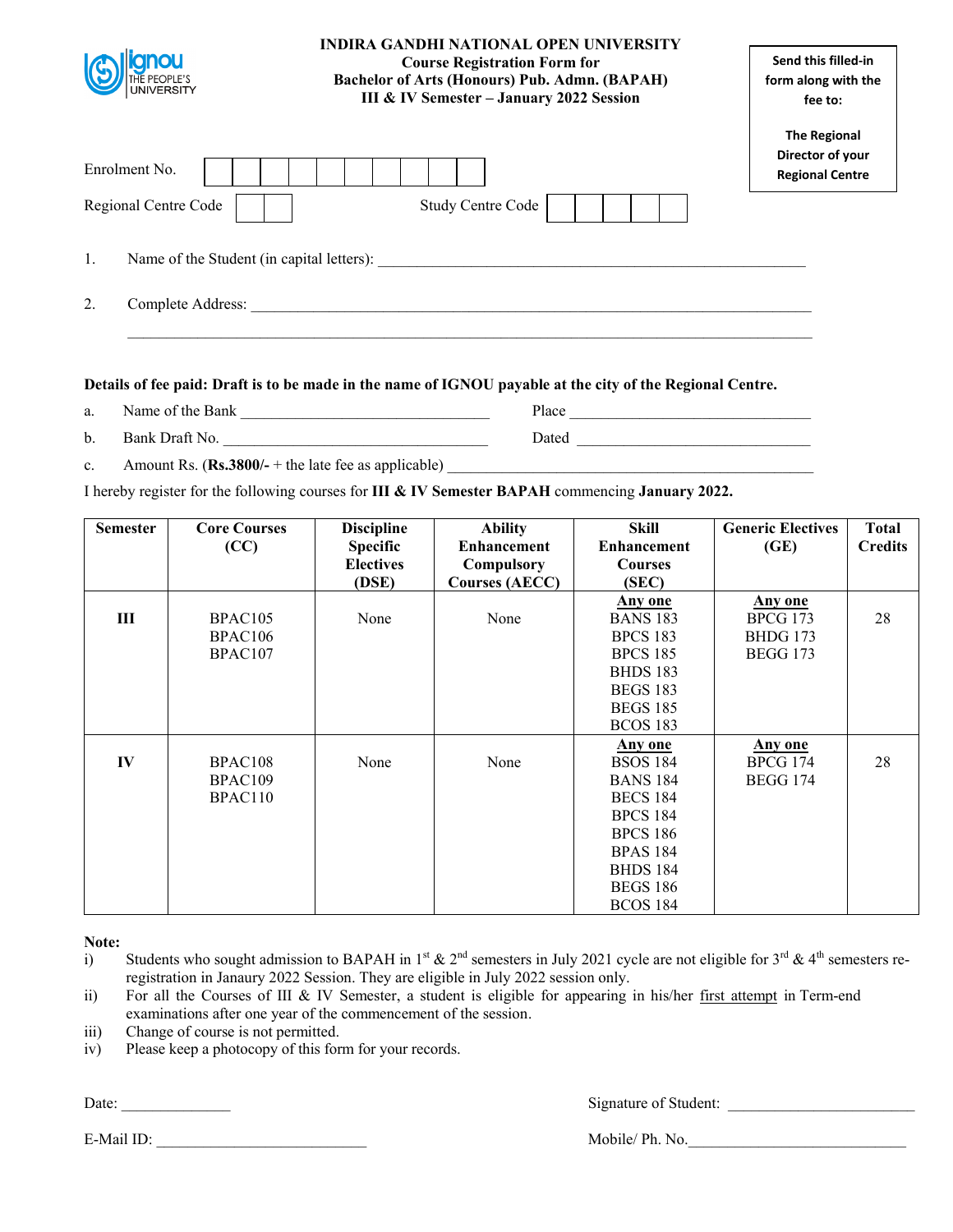|                      | <b>INDIRA GANDHI NATIONAL OPEN UNIVERSITY</b><br><b>Course Registration Form for</b><br><b>Bachelor of Arts (Honours) Pub. Admn. (BAPAH)</b><br>V & VI Semester - January 2022 Session | Send this filled-in<br>form along with the<br>fee to:             |
|----------------------|----------------------------------------------------------------------------------------------------------------------------------------------------------------------------------------|-------------------------------------------------------------------|
| Enrolment No.        |                                                                                                                                                                                        | <b>The Regional</b><br>Director of your<br><b>Regional Centre</b> |
| Regional Centre Code | Study Centre Code                                                                                                                                                                      |                                                                   |
| 1.                   | Name of the Student (in capital letters):                                                                                                                                              |                                                                   |
| 2.                   |                                                                                                                                                                                        |                                                                   |
|                      |                                                                                                                                                                                        |                                                                   |

a. Name of the Bank \_\_\_\_\_\_\_\_\_\_\_\_\_\_\_\_\_\_\_\_\_\_\_\_\_\_\_\_\_\_\_\_ Place \_\_\_\_\_\_\_\_\_\_\_\_\_\_\_\_\_\_\_\_\_\_\_\_\_\_\_\_\_\_\_ b. Bank Draft No. 2008 and Draft No. 2018 and Dated 2018 and Dated 2018 and Dated 2018 and Dated 2018 and Dated 2018 and Dated 2018 and Dated 2018 and Dated 2018 and Dated 2018 and Dated 2018 and Dated 2018 and Dated 2018

c. Amount Rs. (**Rs.3800/-** + the late fee as applicable)

Learners opting B.A. Psychology courses with Practicum component are required to pay an extra fee of Rs.600/-.

I hereby register for the following courses for **V & VI Semester BAPAH** commencing **January 2022.** 

| <b>Semester</b> | <b>Core Courses</b><br>(CC) | <b>Discipline</b><br><b>Specific</b><br><b>Electives</b><br>(DSE) | <b>Ability</b><br><b>Enhancement</b><br>Compulsory<br><b>Courses (AECC)</b> | Skill<br><b>Enhancement</b><br><b>Courses</b><br>(SEC) | <b>Generic Electives</b><br>(GE) | <b>Total</b><br><b>Credits</b> |
|-----------------|-----------------------------|-------------------------------------------------------------------|-----------------------------------------------------------------------------|--------------------------------------------------------|----------------------------------|--------------------------------|
| V               | BPAC111<br>BPAC112          | BPAE141<br>BPAE143                                                | None                                                                        | None                                                   | None                             | 24                             |
| VI              | BPAC113<br>BPAC114          | BPAE142<br>BPAE144                                                | None                                                                        | None                                                   | None                             | 24                             |

**Note:** 

i) Students who sought admission to BAPAH in 3<sup>rd</sup> & 4<sup>th</sup> semesters in July 2021 cycle are not eligible for 5<sup>th</sup> & 6<sup>th</sup> semesters reregistration in January 2022 Session. They are eligible in July 2022 session only.

ii) For all the Courses of V & VI Semesters, a student is eligible for appearing in his/her first attempt in Term-end examinations after one year of the commencement of the session.

- iii) Change of course is not permitted.
- iv) Please keep a photocopy of this form for your records.

Date: Signature of Student: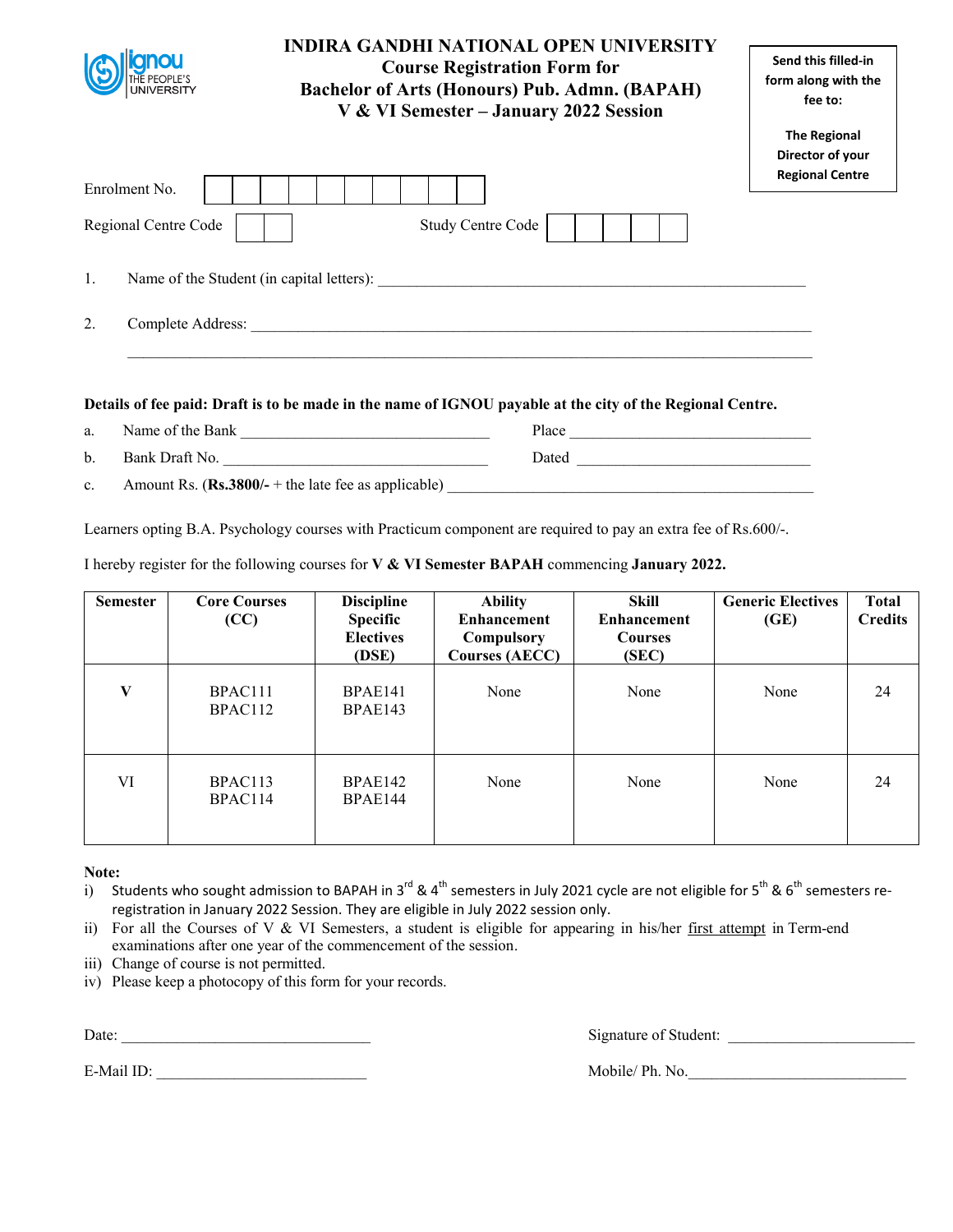| <b>UNIVERSITY</b>       | <b>INDIRA GANDHI NATIONAL OPEN UNIVERSITY</b><br><b>Course Registration Form for</b><br><b>Bachelor of Arts (Honours) Psychology (BAPCH)</b><br><b>III &amp; IV Semester - January 2022 Session</b> | Send this filled-in<br>form along with the<br>fee to:             |
|-------------------------|-----------------------------------------------------------------------------------------------------------------------------------------------------------------------------------------------------|-------------------------------------------------------------------|
| Enrolment No.           |                                                                                                                                                                                                     | <b>The Regional</b><br>Director of your<br><b>Regional Centre</b> |
| Regional Centre Code    | <b>Study Centre Code</b>                                                                                                                                                                            |                                                                   |
| 1.                      | Name of the Student (in capital letters):                                                                                                                                                           |                                                                   |
| 2.<br>Complete Address: |                                                                                                                                                                                                     |                                                                   |
|                         |                                                                                                                                                                                                     |                                                                   |

| a. | Name of the Bank | Place                      |
|----|------------------|----------------------------|
| b. | Bank Draft No.   | $\mathsf{Date}_\mathsf{u}$ |

c. Amount (**Rs.3800/-** + **Rs.600/-** for practicum component) : **Total Fee Rs.4400/-**) + (late fee as applicable)

I hereby register for the following courses for **III & IV Semester BAPCH** commencing **January 2022.** 

| <b>Semester</b> | <b>Core Courses</b> | <b>Discipline</b> | <b>Ability</b>        | <b>Skill</b>       | <b>Generic Electives</b> | <b>Total</b>   |
|-----------------|---------------------|-------------------|-----------------------|--------------------|--------------------------|----------------|
|                 | (CC)                | <b>Specific</b>   | <b>Enhancement</b>    | <b>Enhancement</b> | (GE)                     | <b>Credits</b> |
|                 |                     | <b>Electives</b>  | Compulsory            | <b>Courses</b>     |                          |                |
|                 |                     | (DSE)             | <b>Courses (AECC)</b> | (SEC)              |                          |                |
|                 |                     |                   |                       | Any one            | Any one                  |                |
| Ш               | BPCC105             | None              | None                  | <b>BANS183</b>     | BSOG173                  | 28             |
|                 | BPCC106             |                   |                       | <b>BPCS 183</b>    | <b>BPAG 173</b>          |                |
|                 | BPCC <sub>107</sub> |                   |                       | <b>BPCS 185</b>    | <b>BHDG 173</b>          |                |
|                 |                     |                   |                       | <b>BHDS 183</b>    | <b>BEGG 173</b>          |                |
|                 |                     |                   |                       | <b>BEGS 183</b>    |                          |                |
|                 |                     |                   |                       | <b>BEGS 185</b>    |                          |                |
|                 |                     |                   |                       | <b>BCOS 183</b>    |                          |                |
|                 |                     |                   |                       | <b>Any one</b>     | <b>Any one</b>           |                |
| IV              | BPCC108             | None              | None                  | <b>BSOS 184</b>    | BPAG174                  | 28             |
|                 | BPCC109             |                   |                       | <b>BANS184</b>     | <b>BEGG 174</b>          |                |
|                 | BPCC110             |                   |                       | <b>BECS 184</b>    |                          |                |
|                 |                     |                   |                       | <b>BPCS 184</b>    |                          |                |
|                 |                     |                   |                       | <b>BPCS 186</b>    |                          |                |
|                 |                     |                   |                       | <b>BPAS 184</b>    |                          |                |
|                 |                     |                   |                       | <b>BHDS 184</b>    |                          |                |
|                 |                     |                   |                       | <b>BEGS 186</b>    |                          |                |
|                 |                     |                   |                       | <b>BCOS 184</b>    |                          |                |

**Note:** 

| Students who sought admission to BAPCH in 1 <sup>st</sup> & 2 <sup>nd</sup> semesters in July 2021 cycle are not eligible for 3 <sup>rd</sup> & 4 <sup>th</sup> semesters re- |
|-------------------------------------------------------------------------------------------------------------------------------------------------------------------------------|
| registration in January 2022 Session. They are eligible in July 2022 session only.                                                                                            |

- ii) For all the Courses of III & IV Semester, a student is eligible for appearing in his/her first attempt in Term-end examinations after one year of the commencement of the session.
- iii) Change of course is not permitted.
- iv) Please keep a photocopy of this form for your records.

Date: \_\_\_\_\_\_\_\_\_\_\_\_\_\_ Signature of Student: \_\_\_\_\_\_\_\_\_\_\_\_\_\_\_\_\_\_\_\_\_\_\_\_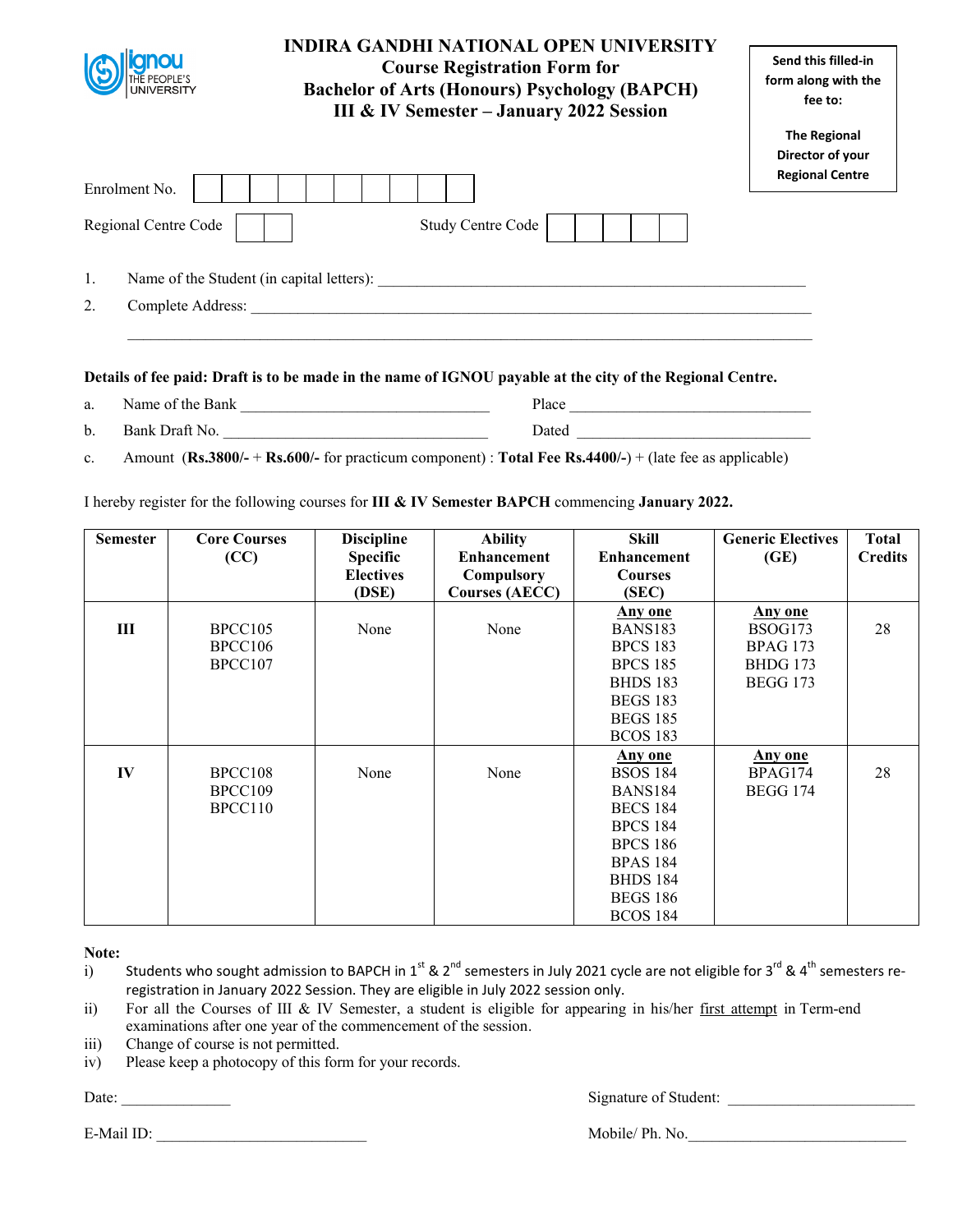|                | <b>INDIRA GANDHI NATIONAL OPEN UNIVERSITY</b><br><b>Course Registration Form for</b><br><b>Bachelor of Arts (Honours) Psychology (BAPCH)</b><br>V & VI Semester - January 2022 Session | Send this filled-in<br>form along with the<br>fee to:             |
|----------------|----------------------------------------------------------------------------------------------------------------------------------------------------------------------------------------|-------------------------------------------------------------------|
| Enrolment No.  |                                                                                                                                                                                        | <b>The Regional</b><br>Director of your<br><b>Regional Centre</b> |
|                | <b>Study Centre Code</b><br>Regional Centre Code                                                                                                                                       |                                                                   |
| $\mathbf{1}$ . | Name of the Student (in capital letters):                                                                                                                                              |                                                                   |
| 2.             | Complete Address:                                                                                                                                                                      |                                                                   |

a. Name of the Bank \_\_\_\_\_\_\_\_\_\_\_\_\_\_\_\_\_\_\_\_\_\_\_\_\_\_\_\_\_\_\_\_ Place \_\_\_\_\_\_\_\_\_\_\_\_\_\_\_\_\_\_\_\_\_\_\_\_\_\_\_\_\_\_\_ b. Bank Draft No. \_\_\_\_\_\_\_\_\_\_\_\_\_\_\_\_\_\_\_\_\_\_\_\_\_\_\_\_\_\_\_\_\_\_ Dated \_\_\_\_\_\_\_\_\_\_\_\_\_\_\_\_\_\_\_\_\_\_\_\_\_\_\_\_\_\_

c. Amount (**Rs.3800/-** + **Rs.600/-** for practicum component) : **Total Fee Rs.4400/-**) + (late fee as applicable)

I hereby register for the following courses for V & VI Semester BAPCH commencing January 2022.

| <b>Semester</b> | <b>Core Courses</b><br>(CC) | <b>Discipline</b><br><b>Specific</b><br><b>Electives</b><br>(DSE) | <b>Ability</b><br><b>Enhancement</b><br>Compulsory<br><b>Courses (AECC)</b> | Skill<br><b>Enhancement</b><br><b>Courses</b><br>(SEC) | <b>Generic Electives</b><br>(GE) | <b>Total</b><br><b>Credits</b> |
|-----------------|-----------------------------|-------------------------------------------------------------------|-----------------------------------------------------------------------------|--------------------------------------------------------|----------------------------------|--------------------------------|
| V               | BPCC111<br>BPCC112          | BPCE141<br>BPCE143                                                | None                                                                        | None                                                   | None                             | 24                             |
| VI              | BPCC113<br>BPCC114          | BPCE142<br>BPCE144                                                | None                                                                        | None                                                   | None                             | 24                             |

#### **Note:**

i) Students who sought admission to BAPCH in 3<sup>rd</sup> & 4<sup>th</sup> semesters in July 2021 cycle are not eligible for 5<sup>th</sup> & 6<sup>th</sup> semesters reregistration in January 2022 Session. They are eligible in July 2022 session only.

ii) For all the Courses of V & VI Semester, a student is eligible for appearing in his/her first attempt in Term-end examinations after one year of the commencement of the session.

iii) Change of course is not permitted.

iv) Please keep a photocopy of this form for your records.

Date: \_\_\_\_\_\_\_\_\_\_\_\_\_\_ Signature of Student: \_\_\_\_\_\_\_\_\_\_\_\_\_\_\_\_\_\_\_\_\_\_\_\_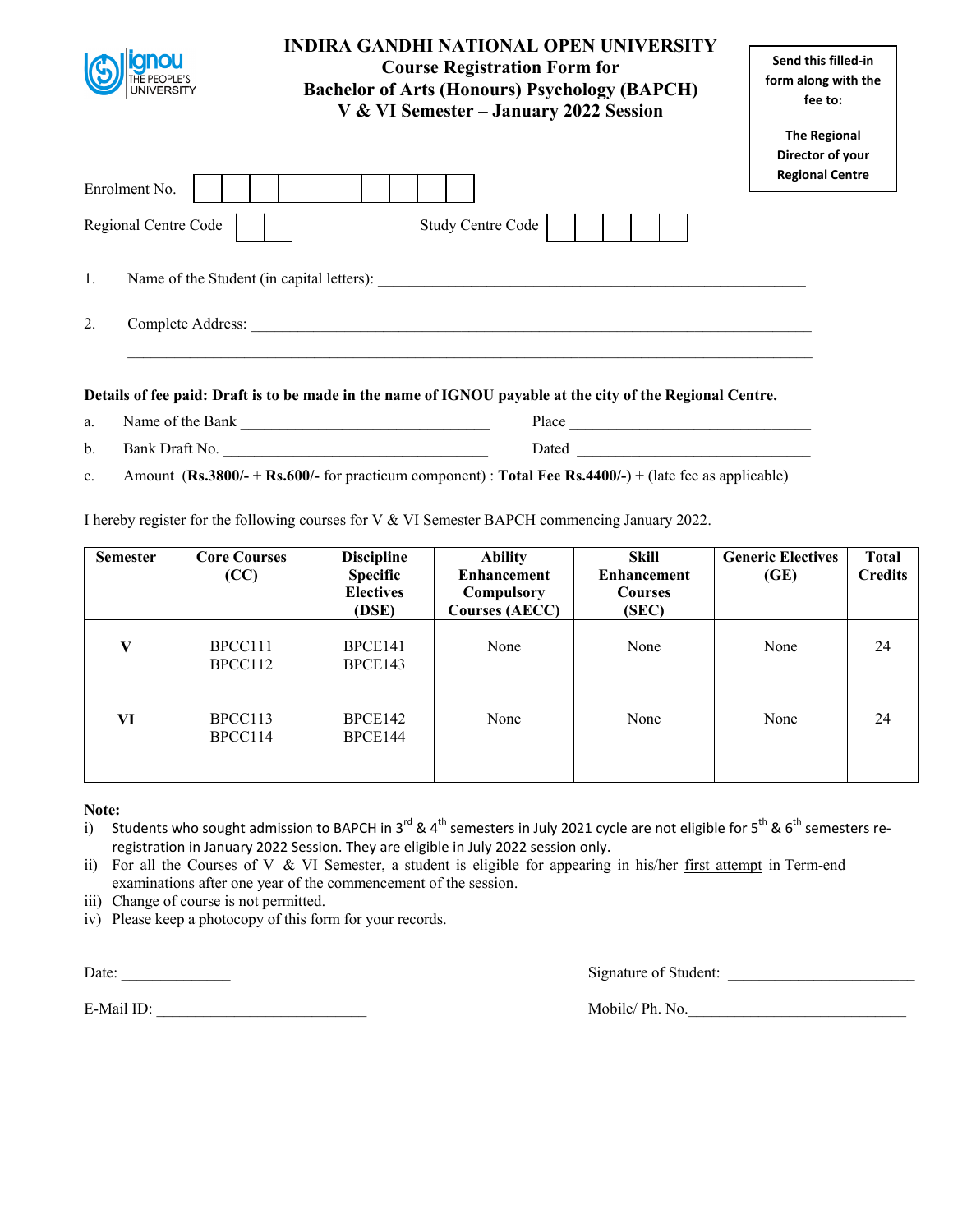|                                                 | <b>INDIRA GANDHI NATIONAL OPEN UNIVERSITY</b><br><b>Course Registration Form for</b><br><b>Bachelor of Arts (Honours) Pol. Science (BAPSH)</b><br>III & IV Semester - January 2022 Session | Send this filled-in<br>form along with the<br>fee to:             |
|-------------------------------------------------|--------------------------------------------------------------------------------------------------------------------------------------------------------------------------------------------|-------------------------------------------------------------------|
| Enrolment No.                                   |                                                                                                                                                                                            | <b>The Regional</b><br>Director of your<br><b>Regional Centre</b> |
| Regional Centre Code                            | Study Centre Code                                                                                                                                                                          |                                                                   |
| 1.<br>Name of the Student (in capital letters): |                                                                                                                                                                                            |                                                                   |
| 2.<br>Complete Address:                         |                                                                                                                                                                                            |                                                                   |

- a. Name of the Bank \_\_\_\_\_\_\_\_\_\_\_\_\_\_\_\_\_\_\_\_\_\_\_\_\_\_\_\_\_\_\_\_ Place \_\_\_\_\_\_\_\_\_\_\_\_\_\_\_\_\_\_\_\_\_\_\_\_\_\_\_\_\_\_\_
- b. Bank Draft No. \_\_\_\_\_\_\_\_\_\_\_\_\_\_\_\_\_\_\_\_\_\_\_\_\_\_\_\_\_\_\_\_\_\_ Dated \_\_\_\_\_\_\_\_\_\_\_\_\_\_\_\_\_\_\_\_\_\_\_\_\_\_\_\_\_\_
- c. Amount Rs.  $(\text{Rs.3800/-} + \text{the late fee as applicable})$

I hereby register for the following courses for **III & IV Semester BAPSH** commencing **January 2022.** 

| <b>Semester</b> | <b>Core Courses</b><br>(CC)                                       | <b>Discipline</b><br><b>Specific</b><br><b>Electives</b><br>(DSE) | <b>Ability</b><br><b>Enhancement</b><br>Compulsory<br><b>Courses (AECC)</b> | <b>Skill</b><br><b>Enhancement</b><br><b>Courses</b><br>(SEC)                                                                                                                      | <b>Generic Electives</b><br>(GE)                                        | <b>Total</b><br><b>Credits</b> |
|-----------------|-------------------------------------------------------------------|-------------------------------------------------------------------|-----------------------------------------------------------------------------|------------------------------------------------------------------------------------------------------------------------------------------------------------------------------------|-------------------------------------------------------------------------|--------------------------------|
| Ш               | <b>BPSC105</b><br>BPAC <sub>101</sub>                             | None                                                              | None                                                                        | Any One<br><b>BANS 183</b><br><b>BPCS 183</b>                                                                                                                                      | <b>Any One</b><br><b>BSOG 173</b><br><b>BPCG 173</b>                    | 28                             |
|                 | BPSC107                                                           |                                                                   |                                                                             | <b>BPCS 185</b><br><b>BHDS 183</b><br><b>BEGS 183</b><br><b>BEGS 185</b><br><b>BCOS 183</b>                                                                                        | <b>BPAG 173</b><br><b>BHDG</b> 173<br><b>BEGG 173</b>                   |                                |
| IV              | BPSC <sub>109</sub><br>BPAC <sub>108</sub><br>BPSC <sub>110</sub> | None                                                              | None                                                                        | Any One<br><b>BSOS 184</b><br><b>BANS 184</b><br><b>BECS 184</b><br><b>BPCS 184</b><br><b>BPCS 186</b><br><b>BPAS 184</b><br><b>BHDS 184</b><br><b>BEGS 186</b><br><b>BCOS 184</b> | <b>Any One</b><br><b>BPAG 174</b><br><b>BPCG 174</b><br><b>BEGG 174</b> | 28                             |

#### **Note:**

- i) Students who sought admission to BAPSH in 1st & 2<sup>nd</sup> semesters in July 2021 cycle are not eligible for 3<sup>rd</sup> & 4<sup>th</sup> semesters reregistration in Janaury 2022 Session. They are eligible in July 2022 session only.
- ii) For all the Courses of III & IV Semester, a student is eligible for appearing in his/her first attempt in Term-end examinations after one year of the commencement of the session.
- iii) Change of course is not permitted.
- iv) Please keep a photocopy of this form for your records.

Date: \_\_\_\_\_\_\_\_\_\_\_\_\_\_ Signature of Student: \_\_\_\_\_\_\_\_\_\_\_\_\_\_\_\_\_\_\_\_\_\_\_\_

E-Mail ID: The Mobile/ Ph. No.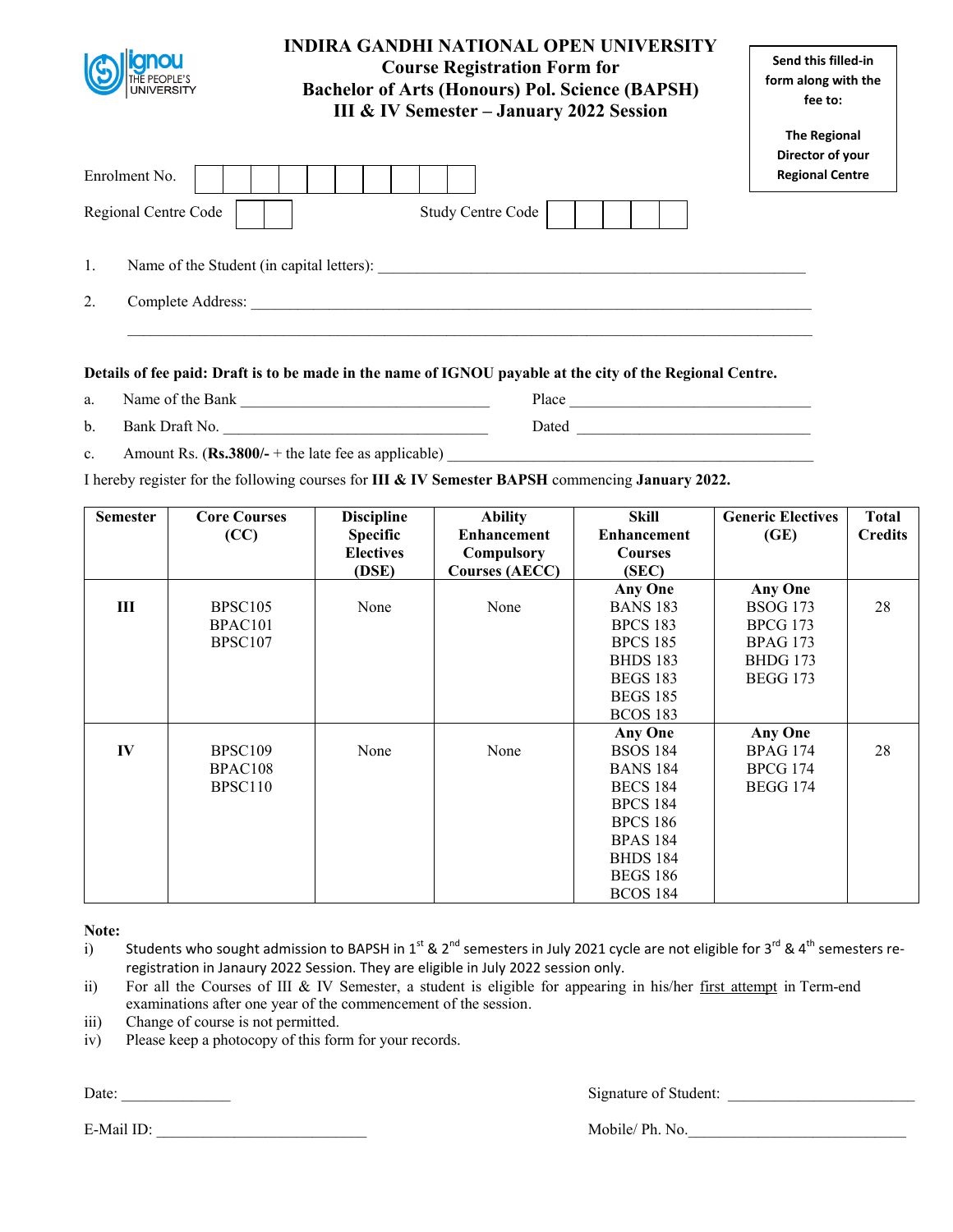|                      |                                                                                                                |                                           | <b>INDIRA GANDHI NATIONAL OPEN UNIVERSITY</b><br><b>Course Registration Form for</b><br><b>Bachelor of Arts (Honours) Pol. Science (BAPSH)</b><br>V & VI Semester - January 2022 Session |                             | Send this filled-in<br>form along with the<br>fee to:<br><b>The Regional</b><br>Director of your<br><b>Regional Centre</b> |                            |
|----------------------|----------------------------------------------------------------------------------------------------------------|-------------------------------------------|------------------------------------------------------------------------------------------------------------------------------------------------------------------------------------------|-----------------------------|----------------------------------------------------------------------------------------------------------------------------|----------------------------|
| Enrolment No.        |                                                                                                                |                                           |                                                                                                                                                                                          |                             |                                                                                                                            |                            |
| Regional Centre Code |                                                                                                                |                                           | Study Centre Code                                                                                                                                                                        |                             |                                                                                                                            |                            |
| 1.<br>2.             | ,我们也不能在这里的时候,我们也不能在这里的时候,我们也不能会在这里的时候,我们也不能会在这里的时候,我们也不能会在这里的时候,我们也不能会在这里的时候,我们也不                              |                                           |                                                                                                                                                                                          |                             |                                                                                                                            |                            |
|                      | Details of fee paid: Draft is to be made in the name of IGNOU payable at the city of the Regional Centre.      |                                           |                                                                                                                                                                                          |                             |                                                                                                                            |                            |
| a.                   |                                                                                                                |                                           |                                                                                                                                                                                          |                             |                                                                                                                            |                            |
| b.                   | Bank Draft No.                                                                                                 |                                           |                                                                                                                                                                                          |                             |                                                                                                                            |                            |
| c.                   |                                                                                                                |                                           |                                                                                                                                                                                          |                             |                                                                                                                            |                            |
|                      | Learners opting B.A. Psychology courses with Practicum component are required to pay an extra fee of Rs.600/-. |                                           |                                                                                                                                                                                          |                             |                                                                                                                            |                            |
|                      | I hereby register for the following courses for V & VI Semester BAPSH commencing January 2022.                 |                                           |                                                                                                                                                                                          |                             |                                                                                                                            |                            |
| <b>Semester</b>      | <b>Core Courses</b><br>$\alpha$                                                                                | <b>Discipline</b><br>$S_{\text{nonifio}}$ | <b>Ability</b><br>$Fn$ <sub>h</sub> and $Fn$                                                                                                                                             | Skill<br><b>Enhancomont</b> | <b>Generic Electives</b><br>(T <sub>F</sub> )                                                                              | <b>Total</b><br>$C$ noditi |

| Semester | <b>Core Courses</b><br>(CC)                | ристрине<br><b>Specific</b><br><b>Electives</b><br>(DSE) | AUIIIV<br><b>Enhancement</b><br>Compulsory<br><b>Courses (AECC)</b> | экш<br><b>Enhancement</b><br><b>Courses</b><br>(SEC) | <b>Generic Electives</b><br>(GE) | 1 otal<br><b>Credits</b> |
|----------|--------------------------------------------|----------------------------------------------------------|---------------------------------------------------------------------|------------------------------------------------------|----------------------------------|--------------------------|
| V        | BPSC <sub>111</sub><br>BPSC <sub>112</sub> | Any two:<br>BPSE141<br>BPSE143<br>BPSE145                | None                                                                | None                                                 | None                             | 24                       |
| VI       | BPSC <sub>113</sub><br>BPSC114             | Any two:<br>BPSE142<br>BPSE144<br>BPSE146                | None                                                                | None                                                 | None                             | 24                       |

**Note:** 

i) Students who sought admission to BAPSH in 3<sup>rd</sup> & 4<sup>th</sup> semesters in July 2021 cycle are not eligible for 5<sup>th</sup> & 6<sup>th</sup> semesters reregistration in January 2022 Session. They are eligible in July 2022 session only.

ii) For all the Courses of V & VI Semesters, a student is eligible for appearing in his/her first attempt in Term-end examinations after one year of the commencement of the session.

iii) Change of course is not permitted.

iv) Please keep a photocopy of this form for your records.

Date: \_\_\_\_\_\_\_\_\_\_\_\_\_\_ Signature of Student: \_\_\_\_\_\_\_\_\_\_\_\_\_\_\_\_\_\_\_\_\_\_\_\_

┑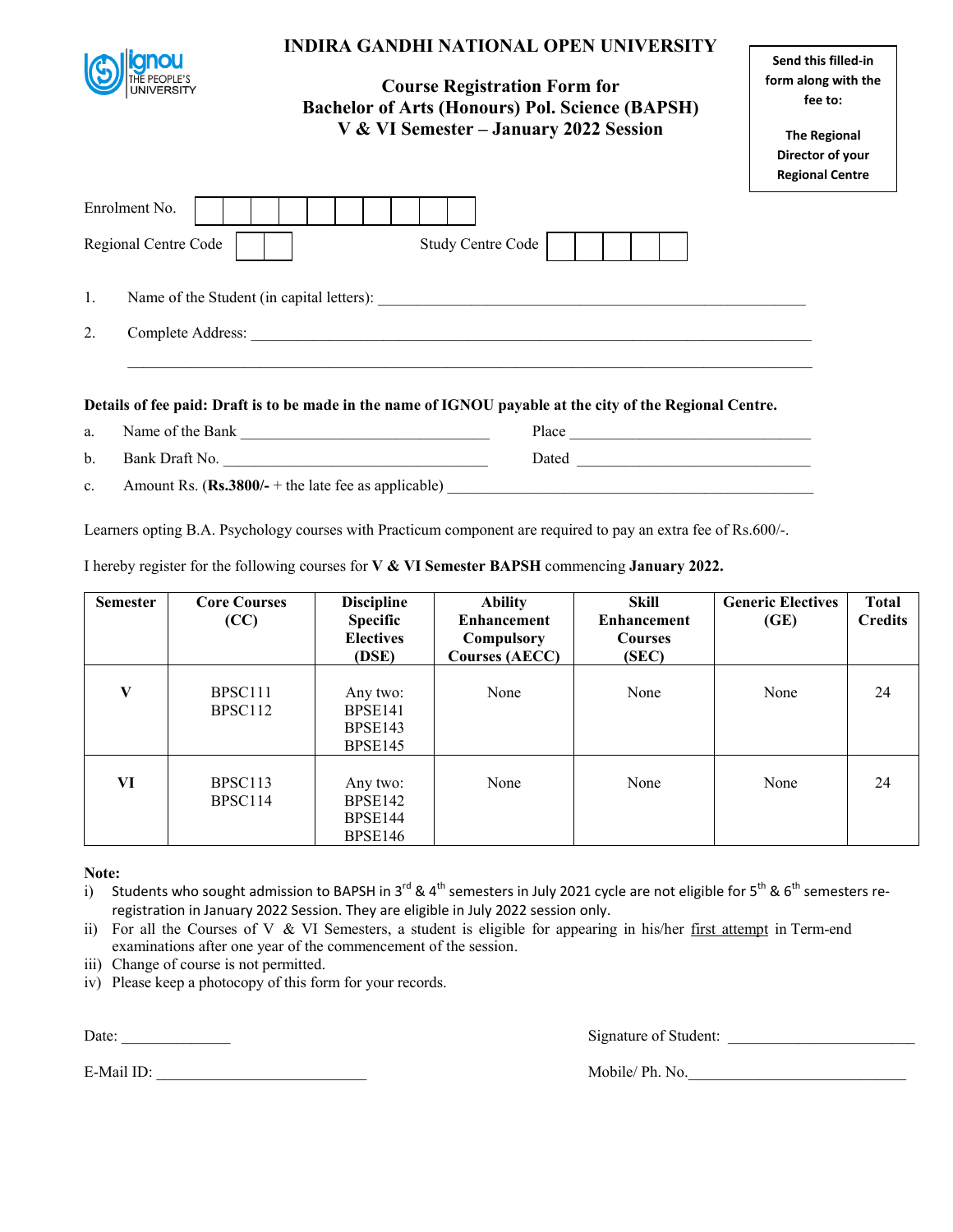| <b>anou</b><br>THE PEOPLE'S<br>UNIVERSITY                                  | <b>INDIRA GANDHI NATIONAL OPEN UNIVERSITY</b><br><b>Course Registration Form for</b><br><b>Bachelor of Arts (Honours) Sociology (BASOH)</b><br>III & IV Semester - January 2022 Session | Send this filled-in<br>form along with the<br>fee to:             |
|----------------------------------------------------------------------------|-----------------------------------------------------------------------------------------------------------------------------------------------------------------------------------------|-------------------------------------------------------------------|
| Enrolment No.<br>Regional Centre Code                                      | <b>Study Centre Code</b>                                                                                                                                                                | <b>The Regional</b><br>Director of your<br><b>Regional Centre</b> |
| 1.<br>Name of the Student (in capital letters):<br>Complete Address:<br>2. |                                                                                                                                                                                         |                                                                   |

- a. Name of the Bank **Department Place Place Place**
- b. Bank Draft No. \_\_\_\_\_\_\_\_\_\_\_\_\_\_\_\_\_\_\_\_\_\_\_\_\_\_\_\_\_\_\_\_\_\_ Dated \_\_\_\_\_\_\_\_\_\_\_\_\_\_\_\_\_\_\_\_\_\_\_\_\_\_\_\_\_\_

c. Amount Rs. (**Rs.3800**/- + the late fee as applicable)

I hereby register for the following courses for **III & IV Semester BASOH** commencing **January 2022.** 

| <b>Semester</b> | <b>Core Courses</b> | <b>Discipline</b> | <b>Ability</b>        | <b>Skill</b>       | <b>Generic Electives</b> | <b>Total</b>   |
|-----------------|---------------------|-------------------|-----------------------|--------------------|--------------------------|----------------|
|                 | (CC)                | <b>Specific</b>   | <b>Enhancement</b>    | <b>Enhancement</b> | (GE)                     | <b>Credits</b> |
|                 |                     | <b>Electives</b>  | Compulsory            | <b>Courses</b>     |                          |                |
|                 |                     | (DSE)             | <b>Courses (AECC)</b> | (SEC)              |                          |                |
|                 |                     |                   |                       | <b>Any One</b>     | <b>Any One</b>           |                |
| Ш               | BSOC105             | None              | None                  | <b>BANS183</b>     | <b>BPCG 173</b>          | 28             |
|                 | <b>BSOC106</b>      |                   |                       | <b>BPCS 183</b>    | <b>BPAG 173</b>          |                |
|                 | BSOC107             |                   |                       | <b>BPCS 185</b>    | <b>BHDG</b> 173          |                |
|                 |                     |                   |                       | <b>BHDS 183</b>    | <b>BEGG 173</b>          |                |
|                 |                     |                   |                       | <b>BEGS 183</b>    |                          |                |
|                 |                     |                   |                       | <b>BEGS 185</b>    |                          |                |
|                 |                     |                   |                       | <b>BCOS 183</b>    |                          |                |
|                 |                     |                   |                       | <b>Any One</b>     | <b>Any One</b>           |                |
| IV              | BSOC108             | None              | None                  | <b>BSOS 184</b>    | BPAG174                  | 28             |
|                 | BSOC <sub>109</sub> |                   |                       | <b>BANS184</b>     | <b>BPCG 174</b>          |                |
|                 | BSOC110             |                   |                       | <b>BECS 184</b>    | <b>BEGG 174</b>          |                |
|                 |                     |                   |                       | <b>BPCS 184</b>    |                          |                |
|                 |                     |                   |                       | <b>BPCS 186</b>    |                          |                |
|                 |                     |                   |                       | <b>BPAS 184</b>    |                          |                |
|                 |                     |                   |                       | <b>BHDS 184</b>    |                          |                |
|                 |                     |                   |                       | <b>BEGS 186</b>    |                          |                |
|                 |                     |                   |                       | <b>BCOS 184</b>    |                          |                |

**Note:** 

- i) Students who sought admission to BASOH in 1<sup>st</sup> & 2<sup>nd</sup> semesters in July 2021 cycle are not eligible for 3<sup>rd</sup> & 4<sup>th</sup> semesters reregistration in January 2022 Session. They are eligible in July 2022 session only.
- ii) For all the Courses of III & IV Semester, a student is eligible for appearing in his/her first attempt in Term-end examinations after one year of the commencement of the session.
- iii) Change of course is not permitted.
- iv) Please keep a photocopy of this form for your records.

E-Mail ID: Mobile/ Ph. No.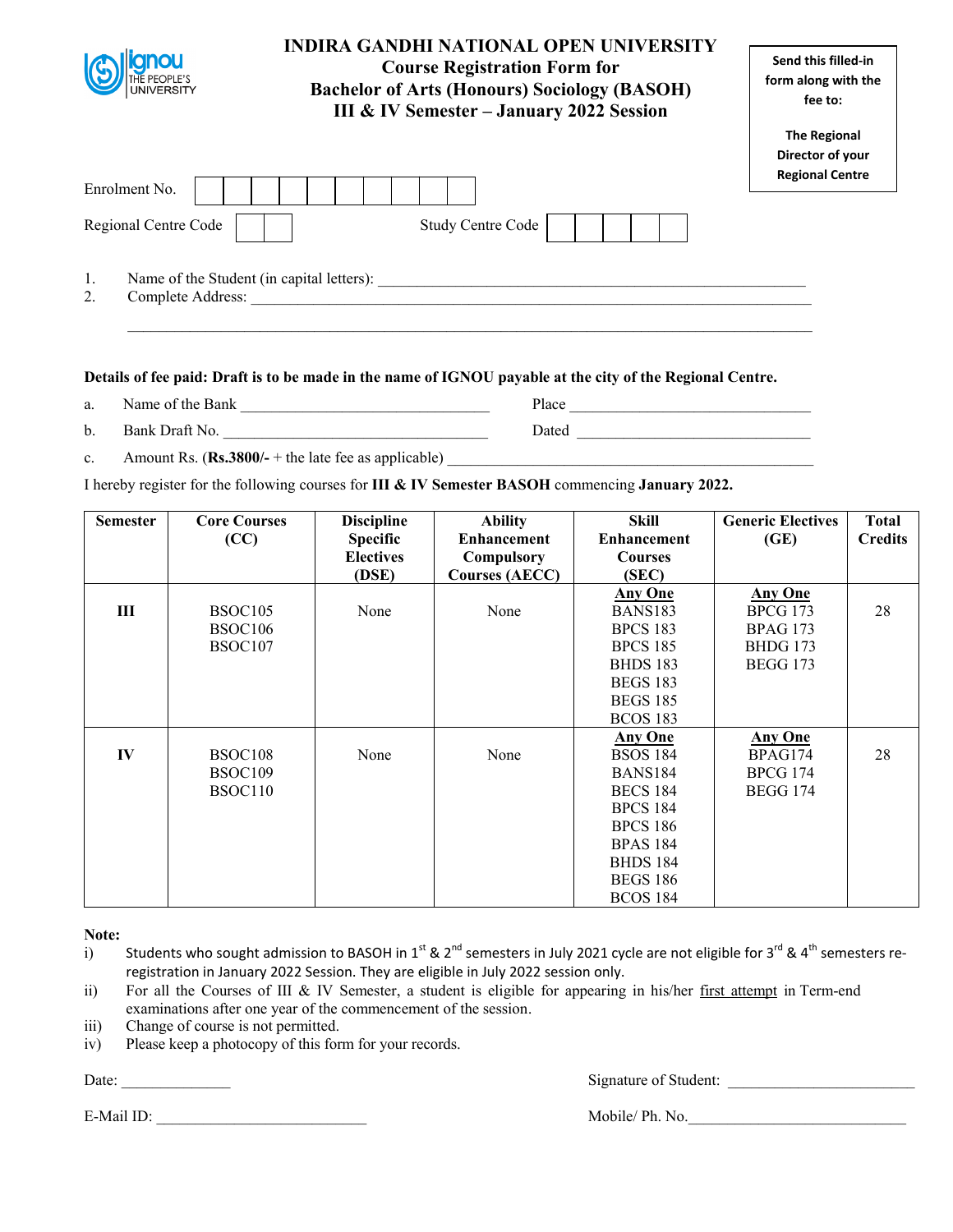|                                                 | <b>INDIRA GANDHI NATIONAL OPEN UNIVERSITY</b><br><b>Course Registration Form for</b><br><b>Bachelor of Arts (Honours) Sociology (BASOH)</b><br>V & VI Semester - January 2022 Session | Send this filled-in<br>form along with the<br>fee to:             |
|-------------------------------------------------|---------------------------------------------------------------------------------------------------------------------------------------------------------------------------------------|-------------------------------------------------------------------|
|                                                 |                                                                                                                                                                                       | <b>The Regional</b><br>Director of your<br><b>Regional Centre</b> |
| Enrolment No.                                   |                                                                                                                                                                                       |                                                                   |
| Regional Centre Code                            | <b>Study Centre Code</b>                                                                                                                                                              |                                                                   |
| Name of the Student (in capital letters):<br>1. |                                                                                                                                                                                       |                                                                   |
| 2.<br>Complete Address:                         |                                                                                                                                                                                       |                                                                   |
|                                                 |                                                                                                                                                                                       |                                                                   |

a. Name of the Bank \_\_\_\_\_\_\_\_\_\_\_\_\_\_\_\_\_\_\_\_\_\_\_\_\_\_\_\_\_\_\_\_ Place \_\_\_\_\_\_\_\_\_\_\_\_\_\_\_\_\_\_\_\_\_\_\_\_\_\_\_\_\_\_\_ b. Bank Draft No. \_\_\_\_\_\_\_\_\_\_\_\_\_\_\_\_\_\_\_\_\_\_\_\_\_\_\_\_\_\_\_\_\_\_ Dated \_\_\_\_\_\_\_\_\_\_\_\_\_\_\_\_\_\_\_\_\_\_\_\_\_\_\_\_\_\_ c. Amount Rs. (**Rs.3800/-** + the late fee as applicable)

Learners opting B.A. Psychology courses with Practicum component are required to pay an extra fee of Rs.600/-.

I hereby register for the following courses for **V & VI Semester BASOH** commencing **January 2022.** 

| <b>Semester</b> | <b>Core Courses</b><br>(CC) | <b>Discipline</b><br>Specific<br><b>Electives</b><br>(DSE) | <b>Ability</b><br><b>Enhancement</b><br>Compulsory<br><b>Courses (AECC)</b> | <b>Skill</b><br><b>Enhancement</b><br><b>Courses</b><br>(SEC) | <b>Generic Electives</b><br>(GE) | <b>Total</b><br><b>Credits</b> |
|-----------------|-----------------------------|------------------------------------------------------------|-----------------------------------------------------------------------------|---------------------------------------------------------------|----------------------------------|--------------------------------|
| V               | BSOC111<br>BSOC112          | Any two<br>BSOE141<br>BSOE143<br>BANE143                   | None                                                                        | None                                                          | None                             | 24                             |
| VI              | BSOC113<br>BSOC114          | Any two<br>BSOE142<br>BSOE144<br>BANE144                   | None                                                                        | None                                                          | None                             | 24                             |

**Note:** 

- i) Students who sought admission to BASOH in 3<sup>rd</sup> & 4<sup>th</sup> semesters in July 2021 cycle are not eligible for 5<sup>th</sup> & 6<sup>th</sup> semesters reregistration in January 2022 Session. They are eligible in July 2022 session only.
- ii) For all the Courses of V & VI Semester, a student is eligible for appearing in his/her first attempt in Term-end examinations after one year of the commencement of the session.
- iii) Change of course is not permitted.
- iv) Please keep a photocopy of this form for your records.

E-Mail ID: The Mobile/ Ph. No.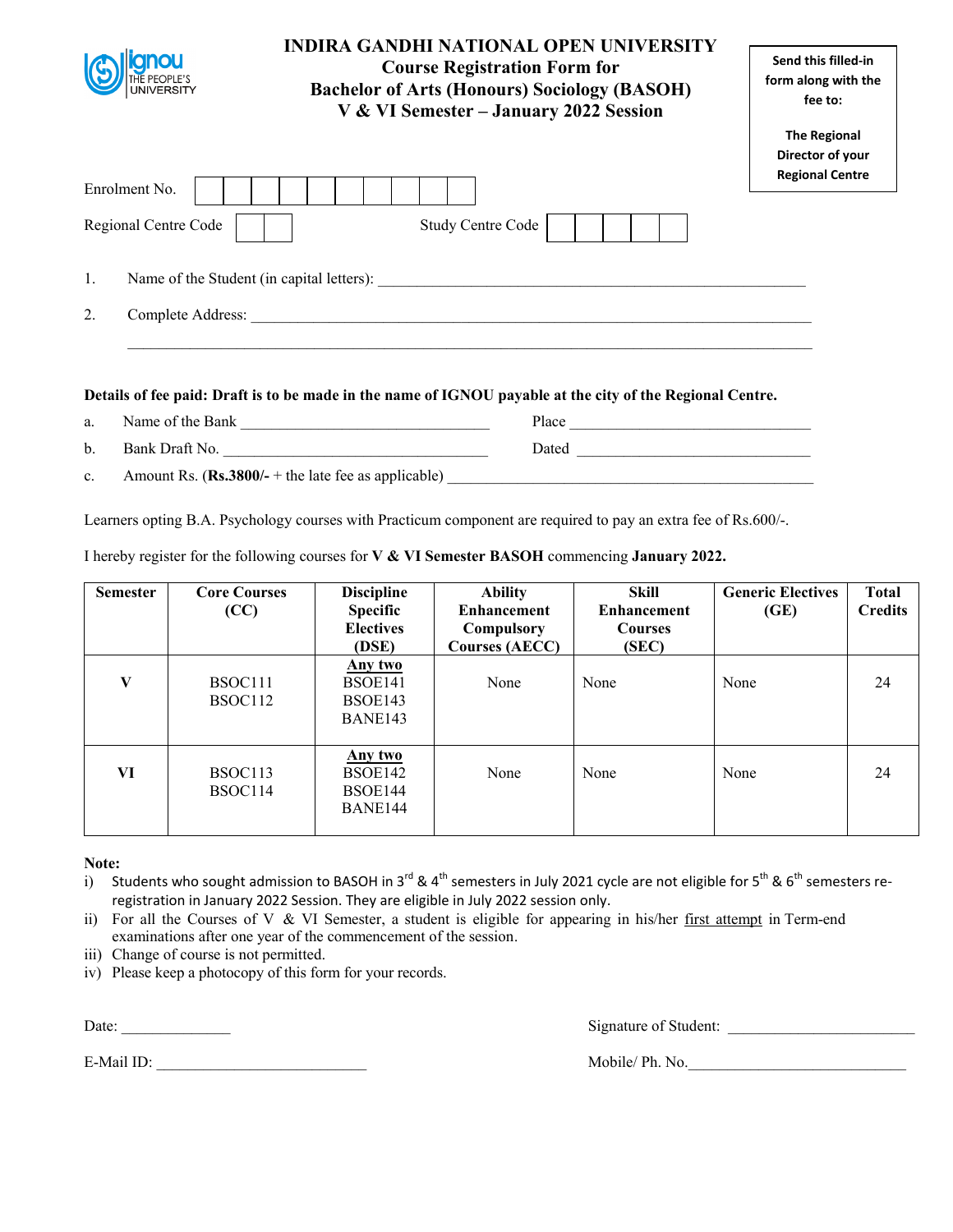|          | <b>INDIRA GANDHI NATIONAL OPEN UNIVERSITY</b><br><b>Course Registration Form for</b><br><b>Bachelor of Science (Honours) Anthropology (BSCANH)</b><br>UNIVERSITY<br>III & IV Semester - January 2022 Session | Send this filled-in<br>form along with the<br>fee to:             |
|----------|--------------------------------------------------------------------------------------------------------------------------------------------------------------------------------------------------------------|-------------------------------------------------------------------|
|          | Enrolment No.<br><b>Study Centre Code</b><br>Regional Centre Code                                                                                                                                            | <b>The Regional</b><br>Director of your<br><b>Regional Centre</b> |
| 1.<br>2. | Name of the Student (in capital letters):<br>Complete Address:                                                                                                                                               |                                                                   |

- a. Name of the Bank **Nume is a set of the Bank**  $\frac{1}{2}$  Place <u>Number of the Bank</u>
- b. Bank Draft No. 2008 and Draft No. 2018 and Dated 2018 and Dated 2018 and Dated 2018 and Dated 2018 and Dated 2018 and Dated 2018 and Dated 2018 and Dated 2018 and Dated 2018 and Dated 2018 and Dated 2018 and Dated 2018
- c. Amount Rs.  $(Rs.6000/- +$  the late fee as applicable)

I hereby register for the following courses for **III & IV Semester BSCANH** commencing **January 2022.** 

| <b>Semester</b> | <b>Core Courses</b> | <b>Discipline</b> | <b>Ability</b>        | <b>Skill</b>       | <b>Generic Electives</b> | <b>Total</b>   |
|-----------------|---------------------|-------------------|-----------------------|--------------------|--------------------------|----------------|
|                 | (CC)                | <b>Specific</b>   | <b>Enhancement</b>    | <b>Enhancement</b> | (GE)                     | <b>Credits</b> |
|                 |                     | <b>Electives</b>  | Compulsory            | <b>Courses</b>     |                          |                |
|                 |                     | (DSE)             | <b>Courses (AECC)</b> | (SEC)              |                          |                |
|                 |                     |                   |                       | <b>Any One</b>     | <b>Any One</b>           |                |
|                 | BANC <sub>105</sub> | None              | None                  | <b>BANS 183</b>    | <b>BSOG 173</b>          | 28             |
| Ш               | BANC <sub>106</sub> |                   |                       | <b>BPCS 183</b>    | BPCG173                  |                |
|                 | BANC <sub>107</sub> |                   |                       | <b>BPCS 185</b>    | <b>BPAG 173</b>          |                |
|                 |                     |                   |                       | <b>BHDS 183</b>    | <b>BHDG</b> 173          |                |
|                 |                     |                   |                       | <b>BEGS 183</b>    | <b>BEGG 173</b>          |                |
|                 |                     |                   |                       | <b>BEGS 185</b>    |                          |                |
|                 |                     |                   |                       | <b>Any One</b>     | <b>Any One</b>           |                |
| IV              | BANC <sub>108</sub> | None              | None                  | <b>BSOS 184</b>    | BPAG174                  | 28             |
|                 | BANC <sub>109</sub> |                   |                       | <b>BANS 184</b>    | <b>BPCG 174</b>          |                |
|                 | BANC <sub>110</sub> |                   |                       | <b>BECS 184</b>    | <b>BEGG 174</b>          |                |
|                 |                     |                   |                       | <b>BPCS 184</b>    |                          |                |
|                 |                     |                   |                       | <b>BPCS 186</b>    |                          |                |
|                 |                     |                   |                       | <b>BPAS 184</b>    |                          |                |
|                 |                     |                   |                       | <b>BHDS 184</b>    |                          |                |
|                 |                     |                   |                       | <b>BEGS 186</b>    |                          |                |

**Note:** 

- i) Students who sought admission to BSCANH in 1st & 2<sup>nd</sup> semesters in July 2021 cycle are not eligible for 3<sup>rd</sup> & 4<sup>th</sup> semesters reregistration in January 2022 Session. They are eligible in July 2022 session only.
- ii) For all the Courses of III & IV Semester, a student is eligible for appearing in his/her first attempt in Term-end examinations after one year of the commencement of the session.
- iii) Change of course is not permitted.
- iv) Please keep a photocopy of this form for your records.

E-Mail ID: Mobile/ Ph. No.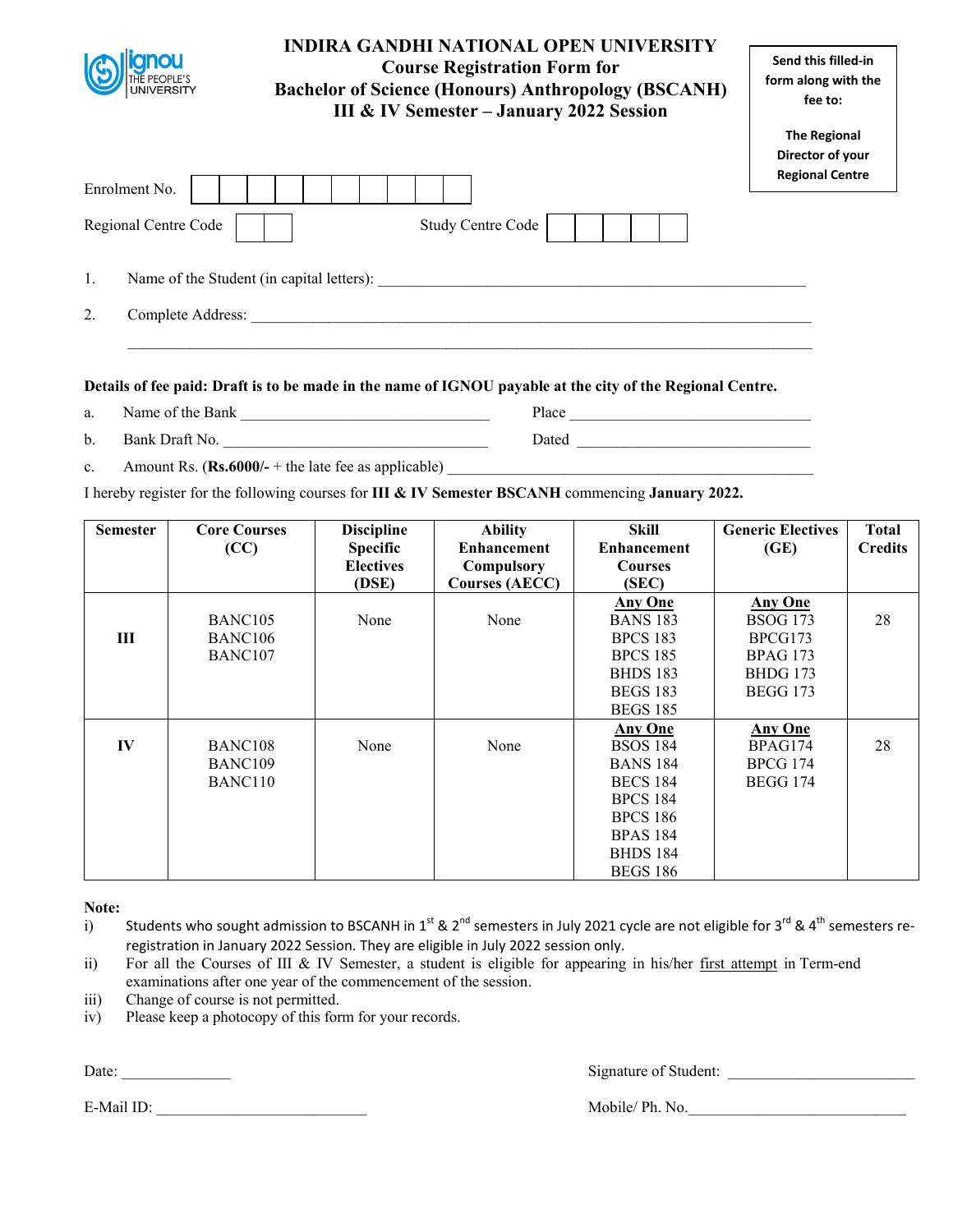| <b>UNIVERSITY</b>       | <b>INDIRA GANDHI NATIONAL OPEN UNIVERSITY</b><br><b>Course Registration Form for</b><br><b>Bachelor of Science (Honours) Anthropology (BSCANH)</b><br>V & VI Semester - January 2022 Session | Send this filled-in<br>form along with the<br>fee to:             |
|-------------------------|----------------------------------------------------------------------------------------------------------------------------------------------------------------------------------------------|-------------------------------------------------------------------|
| Enrolment No.           |                                                                                                                                                                                              | <b>The Regional</b><br>Director of your<br><b>Regional Centre</b> |
| Regional Centre Code    | Study Centre Code                                                                                                                                                                            |                                                                   |
| 1.                      | Name of the Student (in capital letters):                                                                                                                                                    |                                                                   |
| 2.<br>Complete Address: |                                                                                                                                                                                              |                                                                   |
|                         | Datalla af fao naid. Duaft is to ha mada in the name af ICNOII namelda at the aity of the Dagianal Cantus                                                                                    |                                                                   |

a. Name of the Bank **Definition** Place **Place Place Place Place Place Place Place Place Place Place Place Place Place Place Place Place Place Place Place Place Place Place Place** b. Bank Draft No. 2008 and Draft No. 2018 and Dated 2018 and Dated 2018 and Dated 2018 and Dated 2018 and Dated 2018 and Dated 2018 and Dated 2018 and Dated 2018 and Dated 2018 and Dated 2018 and Dated 2018 and Dated 2018 c. Amount Rs. (Rs.6000/- + the late fee as applicable)

Learners opting B.A. Psychology courses with Practicum component are required to pay an extra fee of Rs.600/-.

I hereby register for the following courses for **V & VI Semester BSCANH** commencing **January 2022.** 

| <b>Semester</b> | <b>Core Courses</b><br>(CC)                | <b>Discipline</b><br><b>Specific</b><br><b>Electives</b><br>(DSE) | <b>Ability</b><br><b>Enhancement</b><br>Compulsory<br><b>Courses (AECC)</b> | Skill<br><b>Enhancement</b><br><b>Courses</b><br>(SEC) | <b>Generic Electives</b><br>(GE) | <b>Total</b><br><b>Credits</b> |
|-----------------|--------------------------------------------|-------------------------------------------------------------------|-----------------------------------------------------------------------------|--------------------------------------------------------|----------------------------------|--------------------------------|
| V               | BANC <sub>111</sub><br>BANC <sub>112</sub> | Any two<br>BANE141<br>BANE143<br>BANE147                          | None                                                                        | None                                                   | None                             | 24                             |
| VI              | BANC <sub>113</sub><br>BANC114             | Any two<br>BANE144<br>BANE154<br>BSOE144                          | None                                                                        | None                                                   | None                             | 24                             |

Note:

- i) Students who sought admission to BSCANH in  $3^{rd}$  & 4<sup>th</sup> semesters in July 2021 cycle are not eligible for  $5^{th}$  &  $6^{th}$  semesters reregistration in January 2022 Session. They are eligible in July 2022 session only.
- ii) For core course (CC) and discipline specific elective (DSE) courses Manual shall be provided for the practical. No practical sessions at the study centre.
- iii) For BANE154 Field Work is compulsory.
- iv) For all the Courses of V & VI Semester, a student is eligible for appearing in his/her first attempt in Term-end examinations after one year of the commencement of the session.
- v) Change of course is not permitted.
- vi) Please keep a photocopy of this form for your records.

E-Mail ID: \_\_\_\_\_\_\_\_\_\_\_\_\_\_\_\_\_\_\_\_\_\_\_\_\_\_\_ Mobile/ Ph. No.\_\_\_\_\_\_\_\_\_\_\_\_\_\_\_\_\_\_\_\_\_\_\_\_\_\_\_\_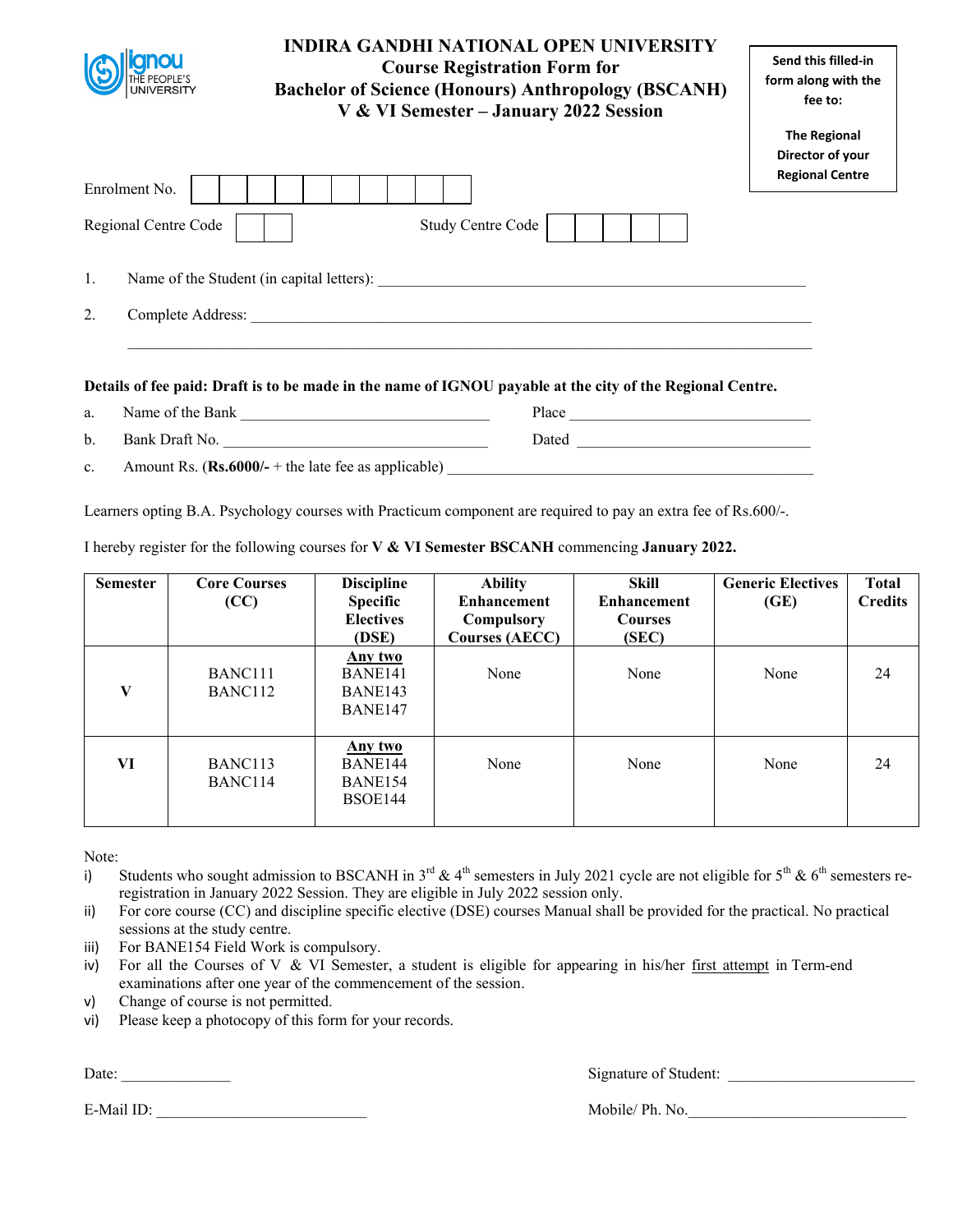|    |                                       | INDIRA GANDHI NATIONAL OPEN UNIVERSITY<br><b>Course Registration Form for</b><br><b>Bachelor of Science (Honours) Biochemistry (BSCBCH)</b><br><b>III &amp; IV Semester - January 2022 Session</b> | Send this filled-in<br>form along with the<br>fee to:             |
|----|---------------------------------------|----------------------------------------------------------------------------------------------------------------------------------------------------------------------------------------------------|-------------------------------------------------------------------|
|    | Enrolment No.<br>Regional Centre Code | <b>Study Centre Code</b>                                                                                                                                                                           | <b>The Regional</b><br>Director of your<br><b>Regional Centre</b> |
| 1. |                                       | Name of the Student (in capital letters):                                                                                                                                                          |                                                                   |
| 2. | Complete Address:                     |                                                                                                                                                                                                    |                                                                   |
|    |                                       |                                                                                                                                                                                                    |                                                                   |

| a.             | Name of the Bank                                       | Place |  |
|----------------|--------------------------------------------------------|-------|--|
| $\mathbf{b}$ . | Bank Draft No.                                         | Dated |  |
| $c_{\cdot}$    | Amount Rs. $(Rs.14,500/+)$ the late fee as applicable) |       |  |

I hereby register for the following courses for **III & IV Semester BSCBCH** commencing **January 2022.** 

| <b>Semester</b> | <b>Core Courses</b><br>(CC)<br>$6(4+2)$ Cr. each                           | <b>Discipline</b><br><b>Specific</b><br><b>Electives</b><br>(DSE) | <b>Ability</b><br><b>Enhancement</b><br>Compulsory<br><b>Courses (AECC)</b> | Skill<br><b>Enhancement</b><br><b>Courses</b><br>(SEC) | <b>Generic Electives</b><br>(GE)<br>$6(4+2)$ Cr. each | <b>Total</b><br><b>Credits</b> |
|-----------------|----------------------------------------------------------------------------|-------------------------------------------------------------------|-----------------------------------------------------------------------------|--------------------------------------------------------|-------------------------------------------------------|--------------------------------|
| III             | BBCCT-109<br>BBCCL-110<br>BBCCT-111<br>BBCCL-112<br>BBCCT-113<br>BBCCL-114 | None                                                              | None                                                                        | BBCS183                                                | <b>Any one</b><br>BBYCT 131<br>BBYCL 132              | 28                             |
| IV              | BBCCT-115<br>BBCCL-116<br>BBCCT-117<br>BBCCL-118<br>BBCCT-119<br>BBCCL-120 | None                                                              | None                                                                        | BBCS185                                                | <b>Any one</b><br>BZYCT 131<br>BZYCL 132              | 28                             |

**Note:** 

i) Students who sought admission to BSCBCH in 1<sup>st</sup> & 2<sup>nd</sup> semesters in July 2021 cycle are not eligible for 3<sup>rd</sup> & 4<sup>th</sup> semesters re-registration in January 2022 Session. They are eligible in July 2022 session only.

ii) For all the Courses of III & IV Semester, a student is eligible for appearing in his/her first attempt in Term-end examinations after one year of the commencement of the session.

iii) Change of course is not permitted.

iv) Please keep a photocopy of this form for your records.

Date: \_\_\_\_\_\_\_\_\_\_\_\_\_\_ Signature of Student: \_\_\_\_\_\_\_\_\_\_\_\_\_\_\_\_\_\_\_\_\_\_\_\_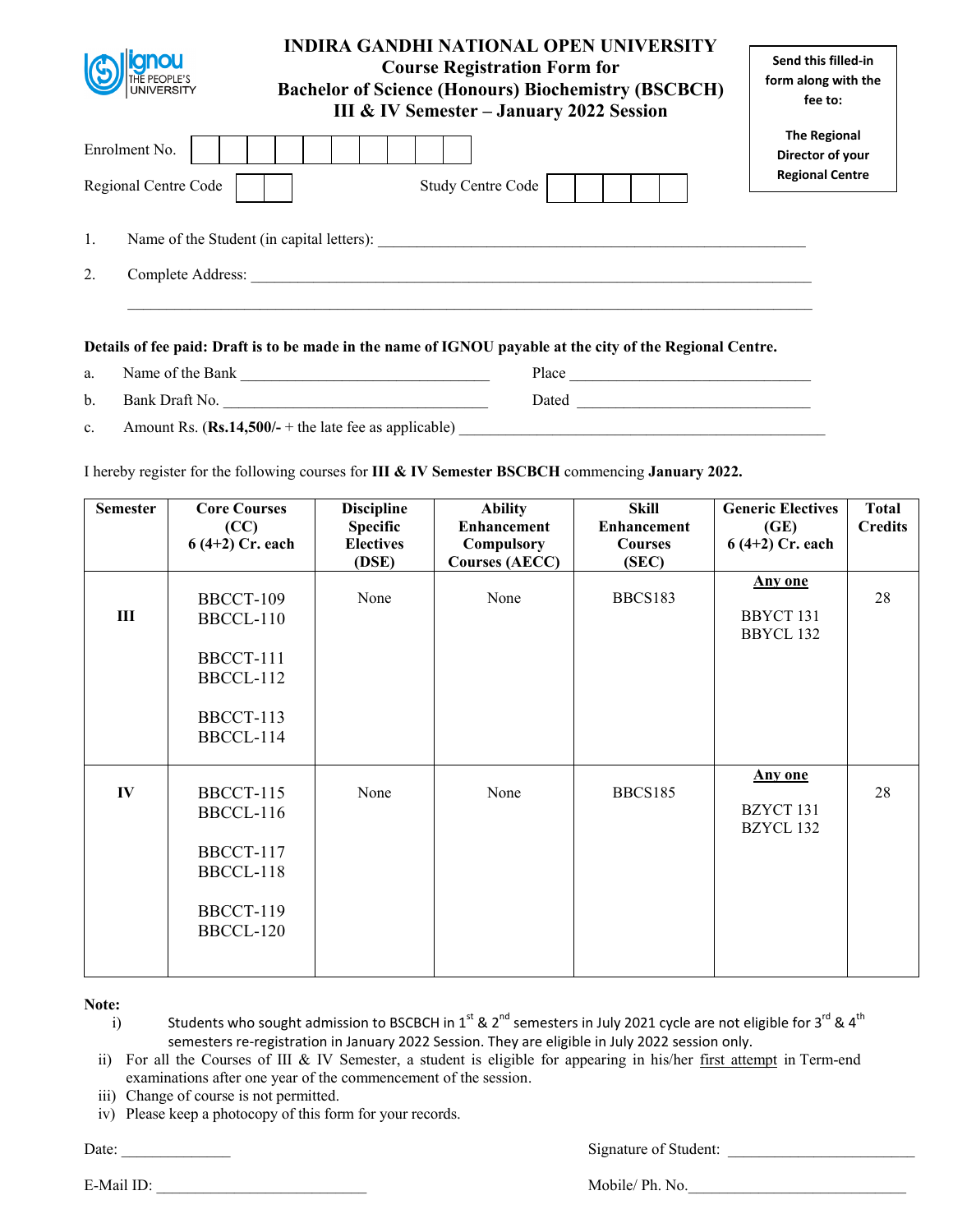|                                                                                         | इंदिरा गांधी राष्ट्रीय मुक्त विश्वविद्यालय<br>पाठ्यक्रम पंजीकरण प्रपत्र<br>कला स्नातक (ऑनर्स) हिन्दी (बीएएचडीएच)<br>III एवं IV सेमेस्टर - जनवरी 2022) | इस फार्म को भरकर<br>फीस के साथ निम्न पते<br>पर भेजें :<br>क्षेत्रीय निदेशक |
|-----------------------------------------------------------------------------------------|-------------------------------------------------------------------------------------------------------------------------------------------------------|----------------------------------------------------------------------------|
| नामांकन संख्या<br>क्षेत्रीय केंद्र का कोड<br>1. विद्यार्थी का नाम (स्पष्ट शब्दों में) : | अध्ययन केंद्र का कोड                                                                                                                                  | इग्नू, क्षेत्रीय केन्द्र<br>*अनुसूची के अनुसार                             |
| 2. पूरा पता : <u>______</u> ___                                                         | शुल्क का विवरण : ड्राफ्ट 'इग्नू' के नाम तथा उस शहर में देय होना चाहिए जहाँ आपका क्षेत्रीय केन्द्र स्थित है।                                           |                                                                            |

(ग) राशि रु.3800 + (विलम्ब शुल्क यदि लागू हो) देय (शहर का नाम)

मैं तृतीय एवं चतुर्थ सेमेस्टर बीएएचडीएच के लिए जनवरी 2022 में निम्नलिखित पाठ्यक्रम लेना चाहता हूँ / चाहती हूँ।

¼d½ cSad dk uke \_\_\_\_\_\_\_\_\_\_\_\_\_\_\_\_\_\_\_\_\_\_\_\_\_\_\_\_\_\_\_ LFkku \_\_\_\_\_\_\_\_\_\_\_\_\_\_\_\_\_\_\_\_\_\_\_\_\_\_\_\_\_\_\_\_\_\_\_ ¼[k½ cSad Mªk¶V@pkyku la- \_\_\_\_\_\_\_\_\_\_\_\_\_\_\_\_\_\_\_\_\_\_\_\_ rkjh[k \_\_\_\_\_\_\_\_\_\_\_\_\_\_\_\_\_\_\_\_\_\_\_\_\_\_\_\_\_\_\_\_\_\_\_

| सेमेस्टर | कोर पाठयक्रम<br>(सीसी)<br>(6 क्रेडिट)        | विषय विनिर्दिष्ट<br>ऐच्छिक (डीएसई)<br>(6 क्रेडिट) | योग्य संवर्धन पाठ्यक्रम<br>(एईसीसी)<br>(4 क्रेडिट) | कौशल संवर्धन<br>अनिवार्य पाठ्यक्रम<br>(एएसईसी)<br>(4 क्रेडिट) | जेनेरिक ऐच्छिक<br>(जीई)<br>(6 क्रेडिट) | कुल<br>क्रेडिट |
|----------|----------------------------------------------|---------------------------------------------------|----------------------------------------------------|---------------------------------------------------------------|----------------------------------------|----------------|
| Ш        | बीएचडीसी 105<br>बीएचडीसी 106<br>बीएचडीसी 107 |                                                   |                                                    | <u>कोई एक</u><br>बीएएनएस 183<br>बीएचडीएस 183<br>बीसीओएस183    | बीएसओजी 173                            | 28             |
| IV       | बीएचडीसी 108<br>बीएचडीसी 109<br>बीएचडीसी 110 |                                                   |                                                    | <u>कोई एक</u><br>बीपीसीएस 186<br>बीएचडीएस 184<br>बीसीओएस 184  | बीपीसीजी 174                           | 28             |

नोट 1. जिन विद्यार्थियों ने बीएएचडीएच में जुलाई 2021 के लिए प्रथम एवं द्वितीय सेमेस्टर में प्रवेश लिया है, वे तृतीय एवं चतुर्थ सेमेस्टर के लिए जनवरी 2022 में आवेदन नहीं कर सकते। वे विद्यार्थी जुलाई 2022 सत्र में आवेदन करें।

2. तृतीय एवं चतुर्थ सेमेस्टर बीएएचडीएच की सत्रांत परीक्षा पंजीकरण के एक वर्ष के उपरांत होगी।

3. विषय परिवर्तन की अनुमति नहीं है।

- .<br>4. पूर्ण रूप से फार्म भरने के बाद उसकी एक प्रतिलिपि अपने रिकार्ड के लिए अवश्य रखें।

भवदीय

fnukad % &&&&&&&&&&&&&&&&&&&&&&&&&& fo|kFkhZ ds gLrk{kj % &&&&&&&&&&&&&&&&&&&&&&&&&& bZ esy % &&&&&&&&&&&&&&&&&&&&&&&&&&&& Qksu ua-@eksckby ua-% &&&&&&&&&&&&&&&&&&&&&&&&&&